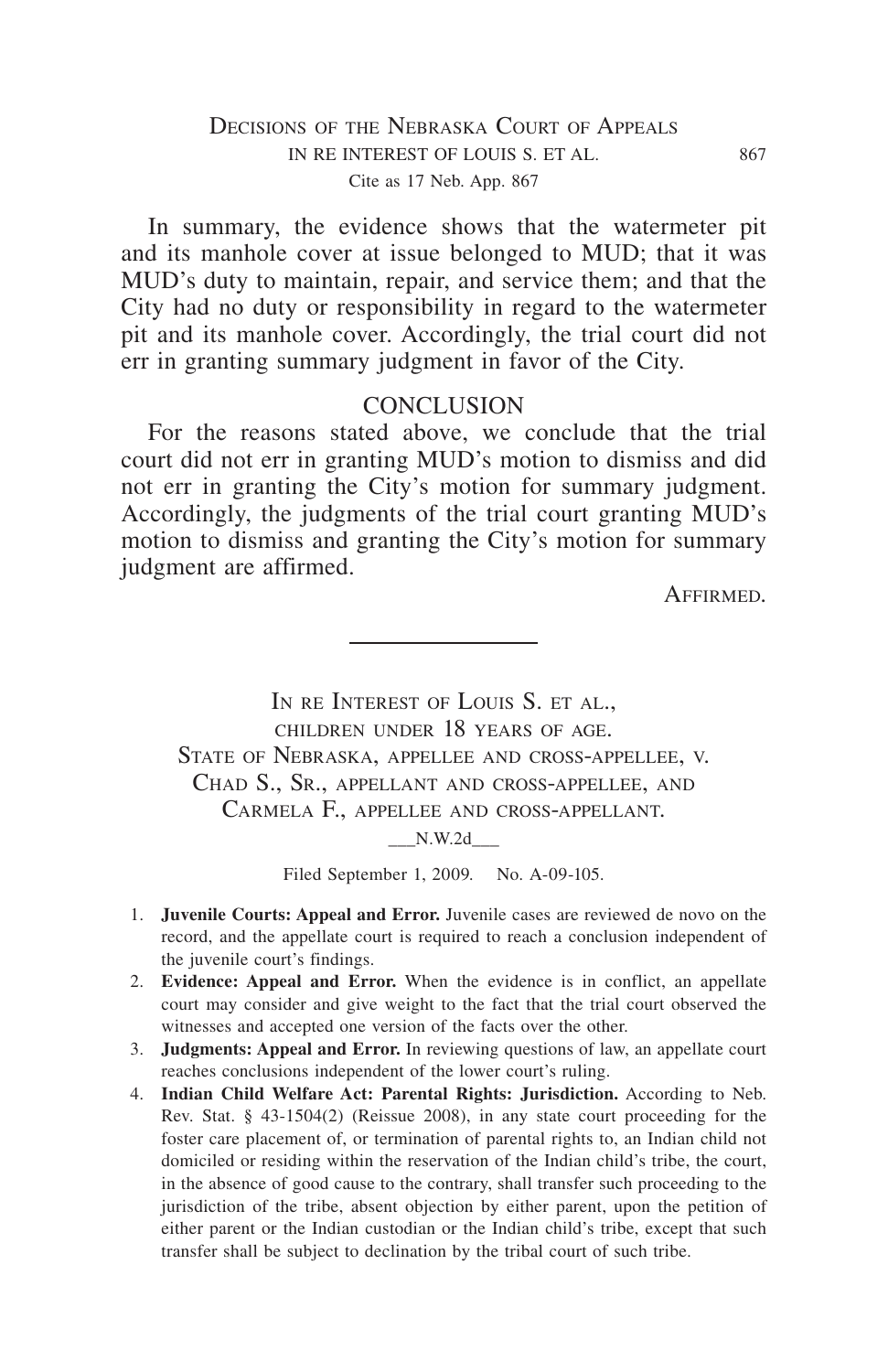#### DECISIONS OF THE NEBRASKA COURT OF APPEALS 868 17 NEBRASKA APPELLATE REPORTS

- 5. **Indian Child Welfare Act: Jurisdiction: Appeal and Error.** A denial of a transfer to tribal court is reviewed for an abuse of discretion.
- 6. **Parental Rights: Proof.** To terminate parental rights, the State must prove by clear and convincing evidence that one of the statutory grounds enumerated in Neb. Rev. Stat. § 43-292 (Reissue 2008) exists and that termination is in the child's best interests.
- 7. **Indian Child Welfare Act: Parental Rights: Proof.** The Indian Child Welfare Act adds two additional elements the State must prove before terminating parental rights in cases involving Indian children: the "active efforts" element and the "serious emotional or physical damage" element.
- 8. \_\_\_: \_\_\_: \_\_\_. Neb. Rev. Stat. § 43-1505(4) (Reissue 2008) provides that any party seeking to effect a foster care placement of, or termination of parental rights to, an Indian child under state law shall satisfy the court that active efforts have been made to provide remedial services and rehabilitative programs designed to prevent the breakup of the Indian family and that these efforts have proved unsuccessful.
- 9. **Indian Child Welfare Act: Parental Rights: Proof: Expert Witnesses.** Neb. Rev. Stat. § 43-1505(6) (Reissue 2008) provides that no termination of parental rights may be ordered in such proceeding in the absence of a determination, supported by evidence beyond a reasonable doubt, including testimony of qualified expert witnesses, that the continued custody of the child by the parent or Indian custodian is likely to result in serious emotional or physical damage to the child.
- 10. **Parental Rights.** According to Neb. Rev. Stat. § 43-292(2) (Reissue 2008), parental rights may be terminated when the parent has substantially and continuously or repeatedly neglected and refused to give the juvenile or a sibling of the juvenile necessary parental care and protection.
- 11. \_\_\_\_. In a termination of parental rights proceeding, a parent's failure to provide an environment to which his or her children can return can establish neglect.
- 12. **Indian Child Welfare Act: Parental Rights: Proof.** The Indian Child Welfare Act requirement of "active efforts" requires more than the "reasonable efforts" standard applicable in non-Indian Child Welfare Act cases, and at least some efforts should be culturally relevant.
- 13. \_\_\_: \_\_\_: \_\_\_. In a termination of parental rights proceeding under the Indian Child Welfare Act, the notion of culturally relevant active efforts applies to the parents, to the children, and to the family.
- 14. \_\_\_: \_\_\_: \_\_\_\_. The "active efforts" standard under Neb. Rev. Stat. § 43-1505(4) (Reissue 2008) requires a case-by-case analysis.
- 15. **Indian Child Welfare Act: Parental Rights: Words and Phrases.** In a termination of parental rights proceeding under the Indian Child Welfare Act, passive efforts are where a plan is drawn up and the client must develop his or her own resources toward bringing it to fruition. Active efforts are where the state caseworker takes the client through the steps of the plan rather than requiring that the plan be performed on its own.
- 16. **Indian Child Welfare Act: Parental Rights: Proof.** Although the State should make active efforts in a termination of parental rights proceeding under the Indian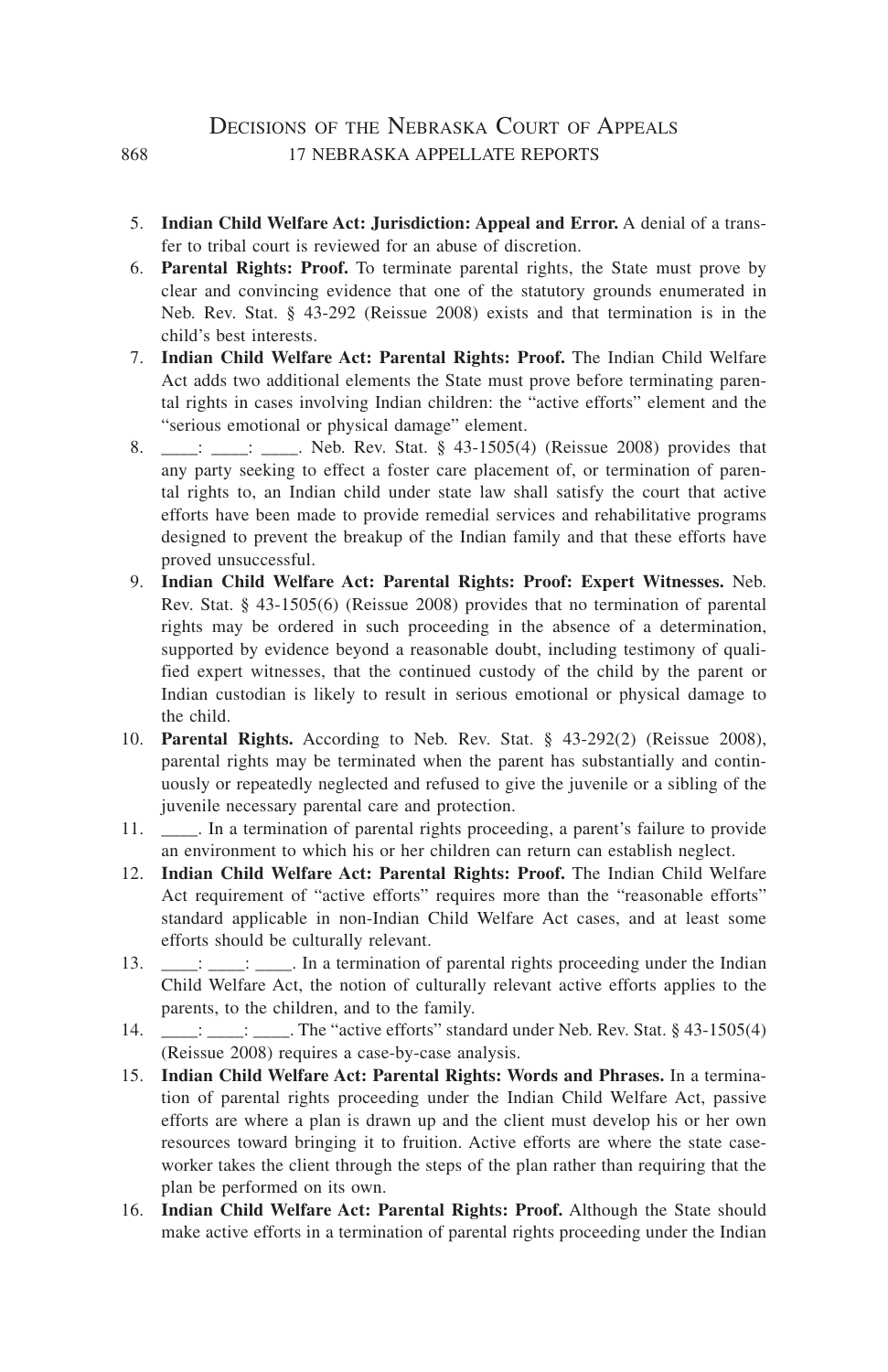#### DECISIONS OF THE NEBRASKA COURT OF APPEALS in re interest of louis s. et al. 869 Cite as 17 Neb. App. 867

Child Welfare Act, if further efforts would be futile, the requirement of active efforts is satisfied.

- 17. **Indian Child Welfare Act: Parental Rights: Proof: Expert Witnesses.** Pursuant to the Indian Child Welfare Act, qualified expert testimony is required in a parental rights termination case on the issue of whether serious harm to the Indian child is likely to occur if the child is not removed from the home.
- 18. **Indian Child Welfare Act: Parental Rights: Expert Witnesses.** The Bureau of Indian Affairs sets forth guidelines under which expert witnesses most likely will meet the requirements of the Indian Child Welfare Act: (1) a member of the Indian child's tribe who is recognized by the tribal community as knowledgeable in tribal customs as they pertain to family organization and childrearing practices; (2) a lay expert witness having substantial experience in the delivery of child and family services to Indians, and extensive knowledge of prevailing social and cultural standards in childrearing practices within the Indian child's tribe; and (3) a professional person having substantial education and experience in the area of his or her specialty.
- 19. **Rules of Evidence: Parental Rights: Expert Witnesses.** Whether a witness is qualified to testify as an expert under the Nebraska Evidence Rules, which serve as a guidepost in termination of parental rights cases, is a preliminary question of admissibility for a trial court under Neb. Evid. R. 104(1), Neb. Rev. Stat. § 27-104(1) (Reissue 2008), and such a determination will be upheld on appeal unless the trial court's finding is clearly erroneous.
- 20. **Parental Rights.** Children cannot, and should not, be suspended in foster care or be made to await uncertain parental maturity.

Appeal from the Separate Juvenile Court of Douglas County: ELIZABETH CRNKOVICH, Judge. Affirmed.

Rex J. Moats, of Moats Law Firm, P.C., L.L.O., and Douglas D. Dexter for appellant.

Donald W. Kleine, Douglas County Attorney, Jennifer Chrystal-Clark, and Sean Lavery, Senior Certified Law Student, for appellee State of Nebraska.

Anthony W. Liakos, of Govier & Milone, L.L.P., for appellee Carmela F.

Sievers, Irwin, and Cassel, Judges.

Sievers, Judge.

Chad S., Sr. (Chad), appeals, and Carmela F. cross-appeals, from the decision of the separate juvenile court of Douglas County terminating their parental rights to their minor children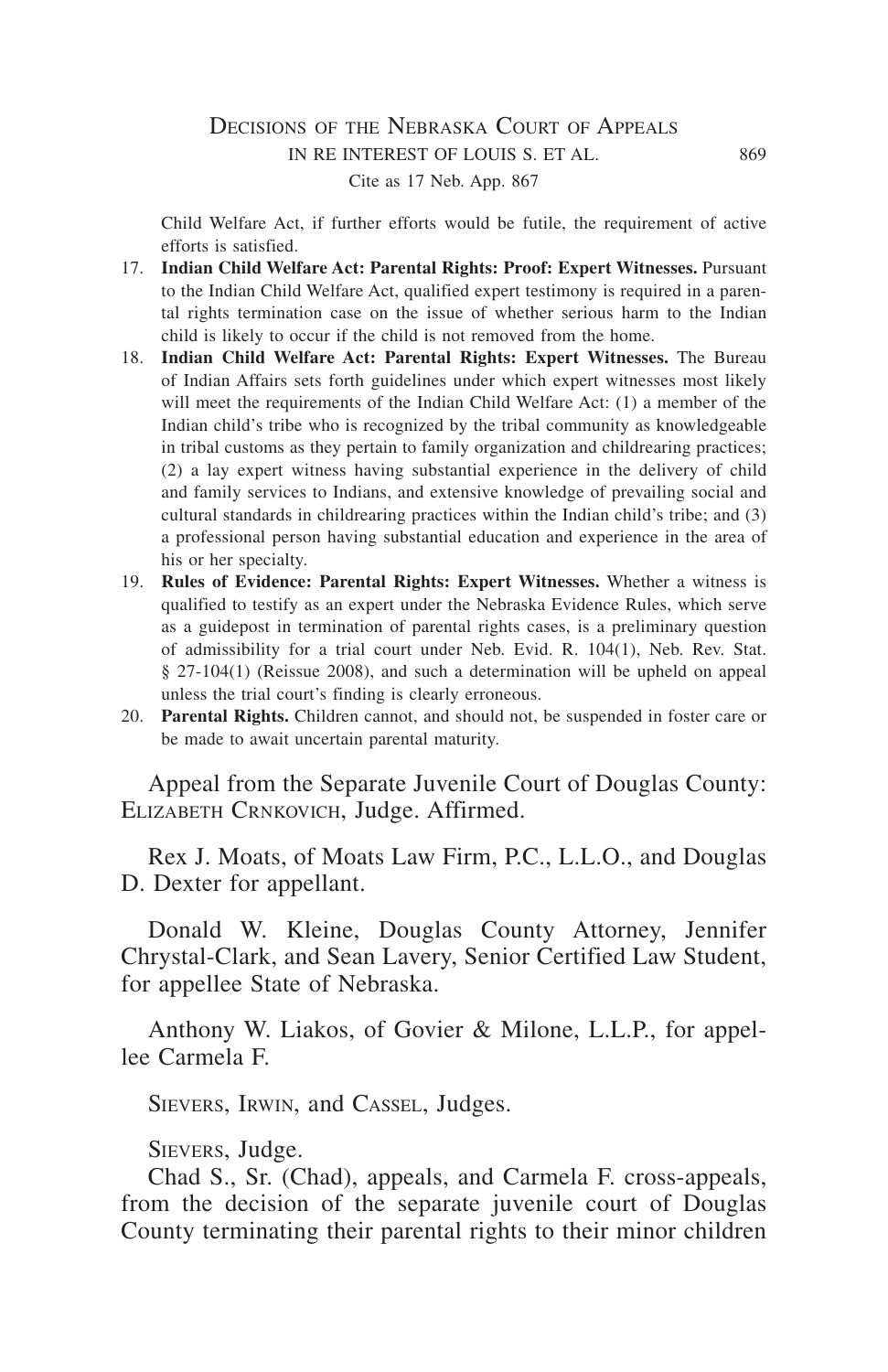in a case in which the Nebraska Indian Child Welfare Act (ICWA) is applicable. We affirm.

# I. FACTUAL AND PROCEDURAL BACKGROUND

This case is governed by the Nebraska ICWA, Neb. Rev. Stat. §§ 43-1501 through 43-1516 (Reissue 2008), and involves seven children: Alicia F., born in October 1995; Louis S., born in September 1999; Chad S., Jr. (Chad Jr.), born in October 2001; Unique S., born in October 2002; Heaven S., born in September 2003; Henry S., born in January 2005; and Charlotte S., born in June 2006. Carmela is the biological mother of all seven children. Chad is the biological father of Louis, Chad Jr., Unique, Heaven, Henry, and Charlotte. The biological father of Alicia is not a party to this appeal, and thus his participation in this case will not be discussed further.

The six older children—Charlotte was not born yet—were removed from the home of Chad and Carmela on October 18, 2005, due to the living conditions in the home. At the time of removal, there was no running water in the home; the toilet was not working and was full of feces and urine; the children were dirty and wearing filthy, soiled clothing; and all of the children had severe head lice. A methamphetamine pipe was also found in the home. The children were placed in emergency protective custody. The State initially filed a petition with the juvenile court on October 20, alleging that the children were within the meaning of Neb. Rev. Stat.  $\S$  43-247(3)(a) (Reissue 2004). A motion for temporary custody was filed and granted that same day. The children have been in the custody of Nebraska's Department of Health and Human Services (DHHS) since that time.

The State filed an ICWA notice with the juvenile court on October 24, 2005, and such notice was also sent to the Omaha Tribe of Nebraska. The notice was for the purpose of determining whether the children were members of, or eligible for membership in, the Omaha Tribe, thereby making the ICWA applicable.

By an order filed by the juvenile court on February 23, 2006, the six older children were adjudicated to be within the meaning of  $\S$  43-247(3)(a) insofar as Chad and Carmela were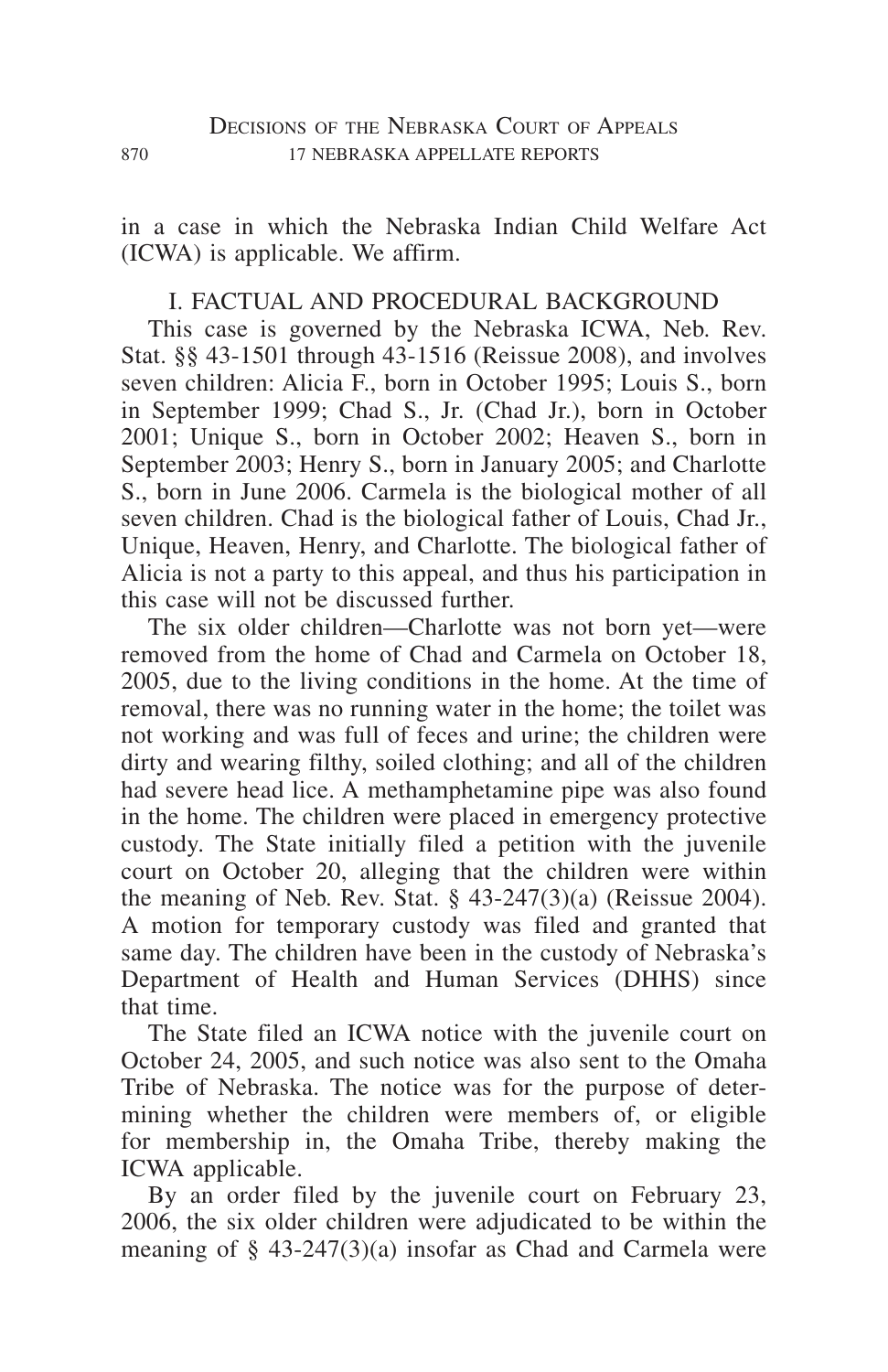## DECISIONS OF THE NEBRASKA COURT OF APPEALS in re interest of louis s. et al. 871 Cite as 17 Neb. App. 867

concerned. Sometime between the children's initial removal from the home and September 19, 2006, Chad was arrested and incarcerated in a federal penal institution located in Colorado. We also note that the children were returned to Carmela's care for approximately 6 months from November 2006 to May 2007. In May 2007, the children, including Charlotte, were returned to foster care because Carmela had been evicted from her home and had an admitted drug relapse—the evidence shows that Carmela has a methamphetamine addiction. Numerous amended petitions, disposition orders, and a motion to terminate parental rights were filed between the time of removal on October 18, 2005, and a hearing on June 30, 2008. However, we will not discuss these pleadings and orders, because such are not necessary for resolution of this appeal.

On June 25, 2008, Carmela filed a motion to transfer the case to tribal court. A hearing was held on June 30. Chad did not object to the transfer. The State objected to the transfer, alleging that it did not get proper notice, and the guardian ad litem joined the State's objection. For the first time, evidence was presented that all seven children were members of, or eligible to be members of, the Omaha Tribe. The juvenile court found that the ICWA was applicable to the proceedings, but orally denied the transfer, stating that "there is good cause not to transfer this case because it's been a great many years that it is before this Court, and it would not be in the best interests of these children to transfer the matter." The State moved to dismiss certain supplemental petitions and its motion to terminate parental rights, because such pleadings did not conform to ICWA requirements. The juvenile court dismissed such without prejudice.

On June 30, 2008, the State filed a fourth supplemental petition, alleging that the youngest child, Charlotte, was a child within the meaning of  $\S$  43-247(3)(a) (Cum. Supp. 2006) as far as Chad was concerned, in that Chad was incarcerated and unable to care for Charlotte or provide Charlotte with stable and adequate housing. The petition also alleged that Chad's parental rights to Charlotte should be terminated pursuant to Neb. Rev. Stat. § 43-292(1) and (2) (Reissue 2008). The State specifically alleged that active efforts, pursuant to § 43-1505(4)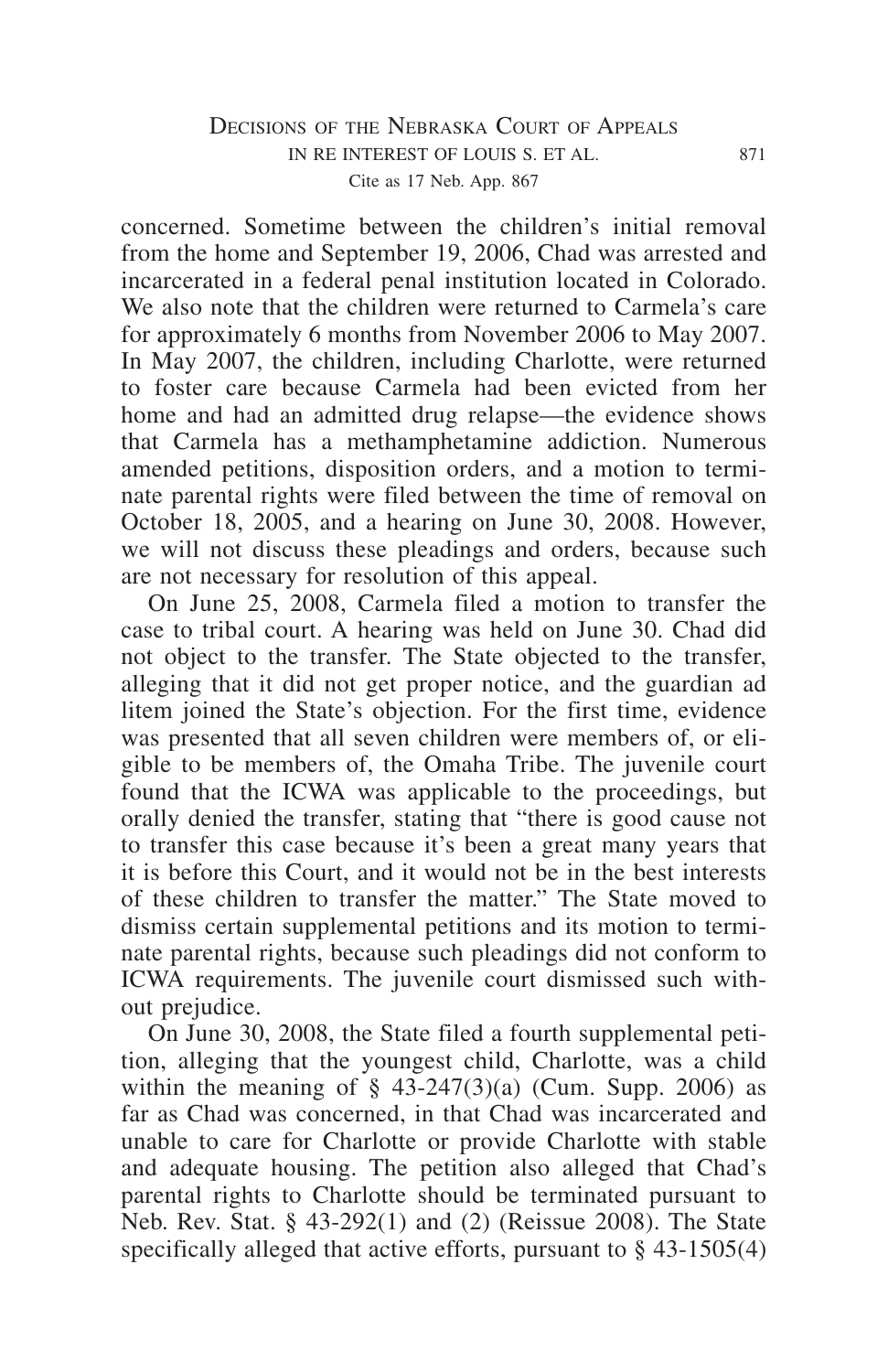of the ICWA, had been made to provide remedial services and rehabilitative programs designed to prevent the breakup of the family, but that said efforts had proved unsuccessful. The State also alleged that continuing the custody of Charlotte by Chad would likely result in serious emotional or physical damage to the child and that it was in Charlotte's best interests that Chad's parental rights be terminated.

A fifth supplemental petition regarding Alicia was also filed, but we will not discuss such, because it is not necessary to this opinion.

The State also filed a second motion for termination of parental rights, alleging that all seven children were enrolled, or eligible to be enrolled, in the Omaha Tribe. The State filed a motion to terminate Carmela's parental rights to all seven children under § 43-292(2) and  $(6)$ . The State also sought to terminate her parental rights to Alicia, Louis, Chad Jr., Unique, Heaven, and Henry under § 43-292(7). The State filed a motion to terminate Chad's parental rights to Louis, Chad Jr., Unique, Heaven, and Henry under § 43-292(2), (6), and (7). (Charlotte was not named in this motion insofar as Chad was concerned. but she had previously been named in the fourth supplemental petition seeking termination of Chad's rights as to her.) The State also specifically alleged with regard to Chad and Carmela that active efforts, pursuant to  $\S$  43-1505(4) of the ICWA, had been made to provide remedial services and rehabilitative programs designed to prevent the breakup of the family, but that said efforts had proved unsuccessful. The State also alleged that continuing the custody of the children by Carmela and Chad would likely result in serious emotional or physical damage to the children and that it was in the children's best interests that Carmela's and Chad's parental rights be terminated.

The termination hearing was held on October 8 and 16 and November 5 and 6, 2008. Several witnesses testified, and such testimony will be discussed as necessary in our analysis.

The juvenile court filed its order on January 9, 2009. The juvenile court found that grounds for termination of Carmela's rights to Alicia, Louis, Chad Jr., Unique, Heaven, Henry, and Charlotte existed under § 43-292(2) and (6). The juvenile court also found that grounds existed to terminate Carmela's rights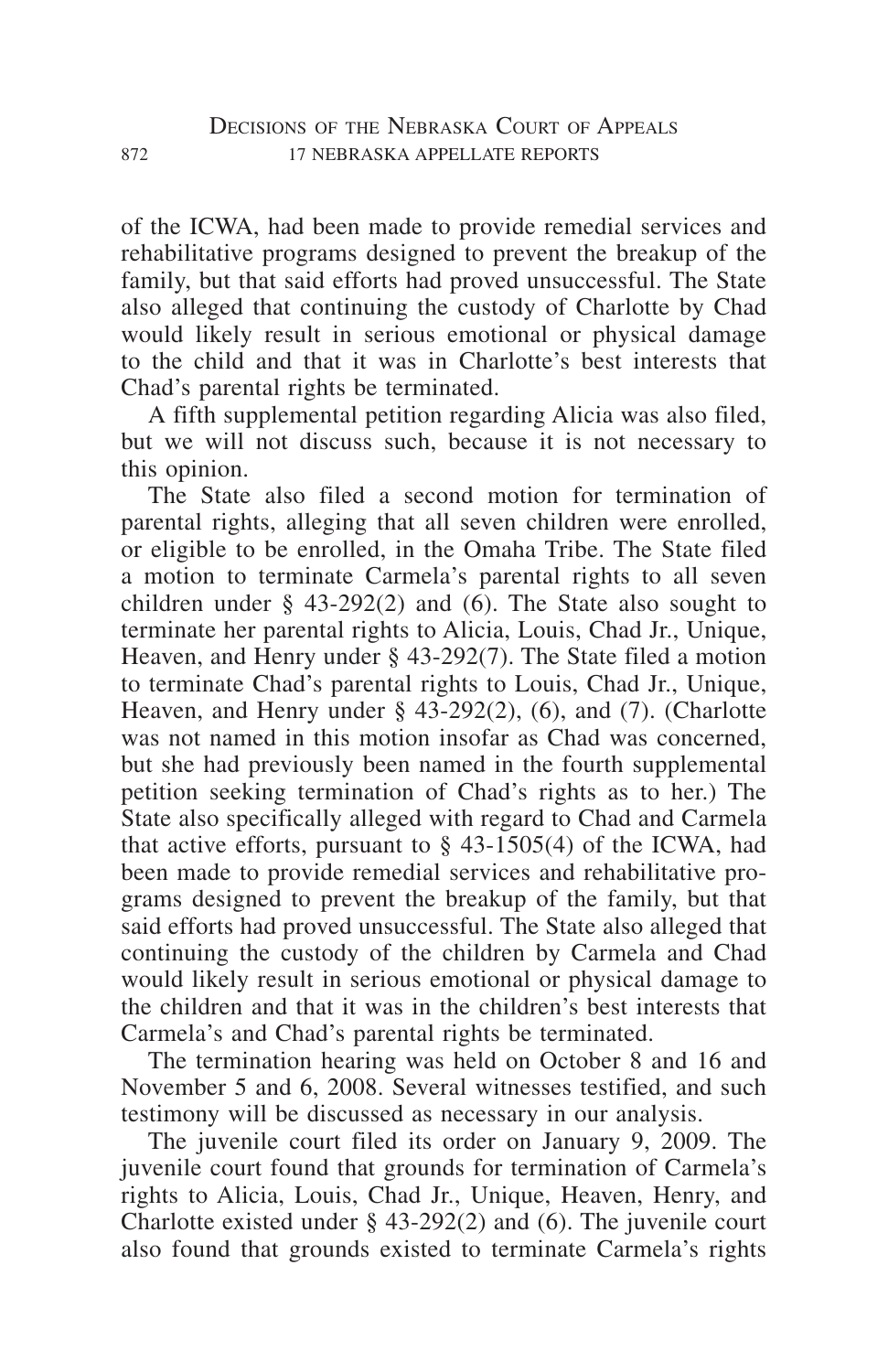# DECISIONS OF THE NEBRASKA COURT OF APPEALS in re interest of louis s. et al. 873 Cite as 17 Neb. App. 867

to all of the children except Charlotte under § 43-292(7). The juvenile court found that grounds for termination of Chad's rights to Louis, Chad Jr., Unique, Heaven, and Henry existed under  $\S$  43-292(2), (6), and (7). The juvenile court found that grounds existed to terminate Chad's rights to Charlotte under § 43-292(1) and (2). The juvenile court found that active efforts, pursuant to  $\S$  43-1505(4) of the ICWA, had been made to provide remedial services and rehabilitative programs designed to prevent the breakup of the family, but that said efforts had proved unsuccessful. The juvenile court also found that continuing the custody of the children by Carmela and Chad would likely result in serious emotional or physical damage to the children and that it was in the children's best interests that Carmela's and Chad's parental rights be terminated. The juvenile court terminated Chad's and Carmela's parental rights to the children after finding that grounds for termination existed and that such was in the children's best interests. Chad has timely appealed, and Carmela cross-appeals.

#### II. ASSIGNMENTS OF ERROR

Chad alleges that the juvenile court erred in (1) finding that active efforts had been made to provide remedial services and rehabilitative programs designed to prevent the breakup of the family, (2) admitting the opinion of an ICWA expert that continued custody of the children by Chad would likely result in serious emotional or physical damage to the children, and (3) terminating Chad's parental rights when there was insufficient evidence to prove that the continued custody of the children by Chad would likely result in serious emotional or physical damage to the children.

On cross-appeal, Carmela alleges that the juvenile court erred in (1) overruling her motion to transfer the proceeding to the jurisdiction of the Omaha Tribe of Nebraska; (2) finding that active efforts had been made to provide remedial services and rehabilitative programs designed to prevent the breakup of the family, but that said efforts proved unsuccessful;  $(3)$ finding that the minor children came within the meaning of § 43-292(2) with respect to Carmela; (4) finding that the minor children came within the meaning of § 43-292(6) with respect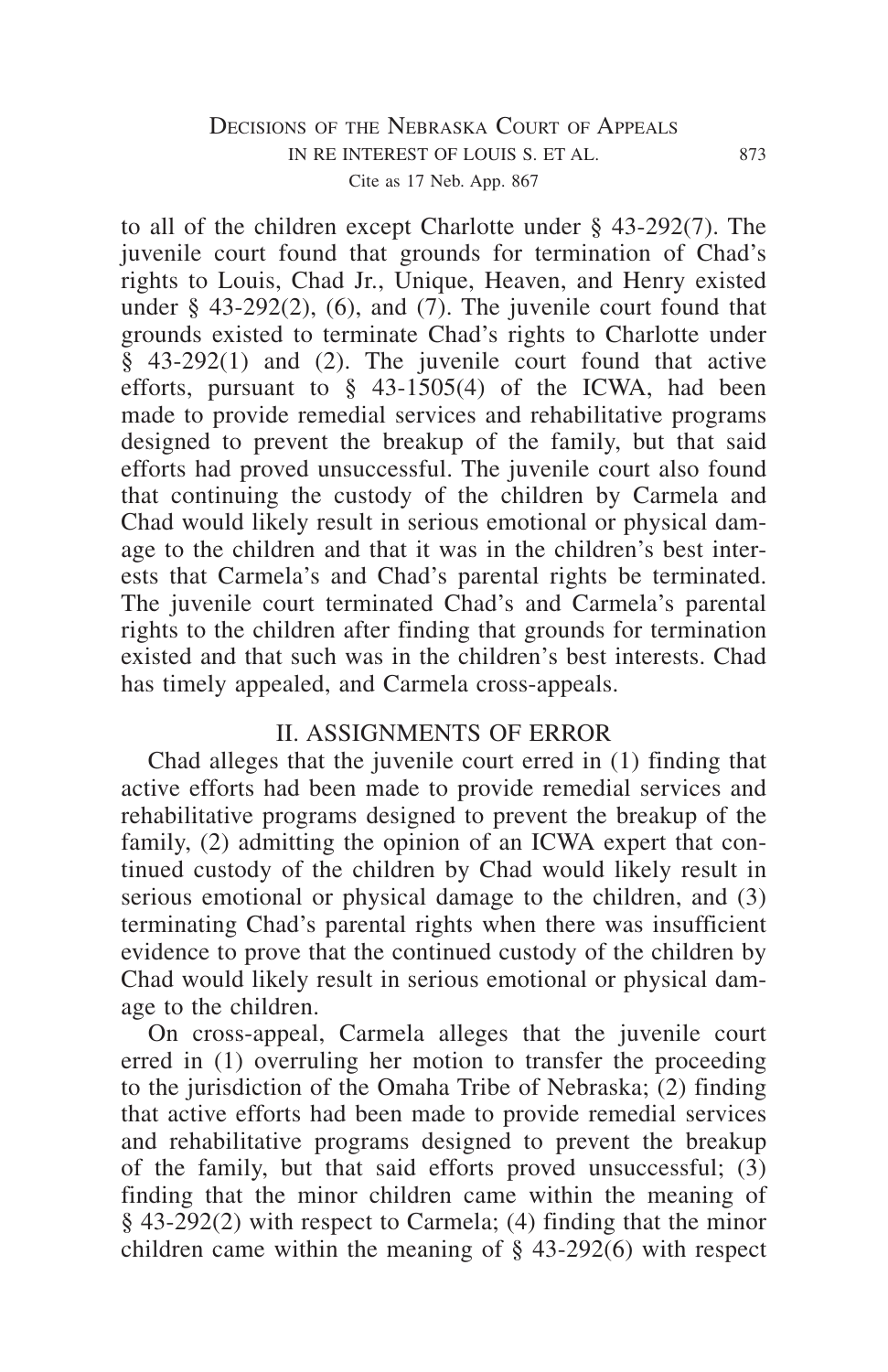to Carmela; (5) finding that termination of Carmela's parental rights was in the best interests of the minor children; (6) finding that continued custody of the children by Carmela would likely result in serious emotional or physical damage to the children; (7) finding that it is in the best interests and welfare of the minor children to remain in the custody of DHHS for adoptive planning and placement; and (8) terminating Carmela's parental rights.

# III. STANDARD OF REVIEW

[1-3] Juvenile cases are reviewed de novo on the record, and the appellate court is required to reach a conclusion independent of the juvenile court's findings. *In re Interest of Tyler F.*, 276 Neb. 527, 755 N.W.2d 360 (2008). However, when the evidence is in conflict, the appellate court may consider and give weight to the fact that the trial court observed the witnesses and accepted one version of the facts over the other. *Id*. In reviewing questions of law, an appellate court reaches conclusions independent of the lower court's ruling. *Id*.

# IV. ANALYSIS

## 1. Transfer of Proceedings

[4] Carmela argues that the juvenile court erred in overruling her motion to transfer the proceedings to the jurisdiction of the Omaha Tribe of Nebraska. Section 43-1504 states in part:

(2) In any state court proceeding for the foster care placement of, or termination of parental rights to, an Indian child not domiciled or residing within the reservation of the Indian child's tribe, *the court, in the absence of good cause to the contrary, shall transfer such proceeding to the jurisdiction of the tribe*, absent objection by either parent, upon the petition of either parent or the Indian custodian or the Indian child's tribe, except that such transfer shall be subject to declination by the tribal court of such tribe.

(Emphasis supplied.)

[5] A denial of a transfer to tribal court is reviewed for an abuse of discretion. *In re Interest of Lawrence H.*, 16 Neb. App. 246, 743 N.W.2d 91 (2007).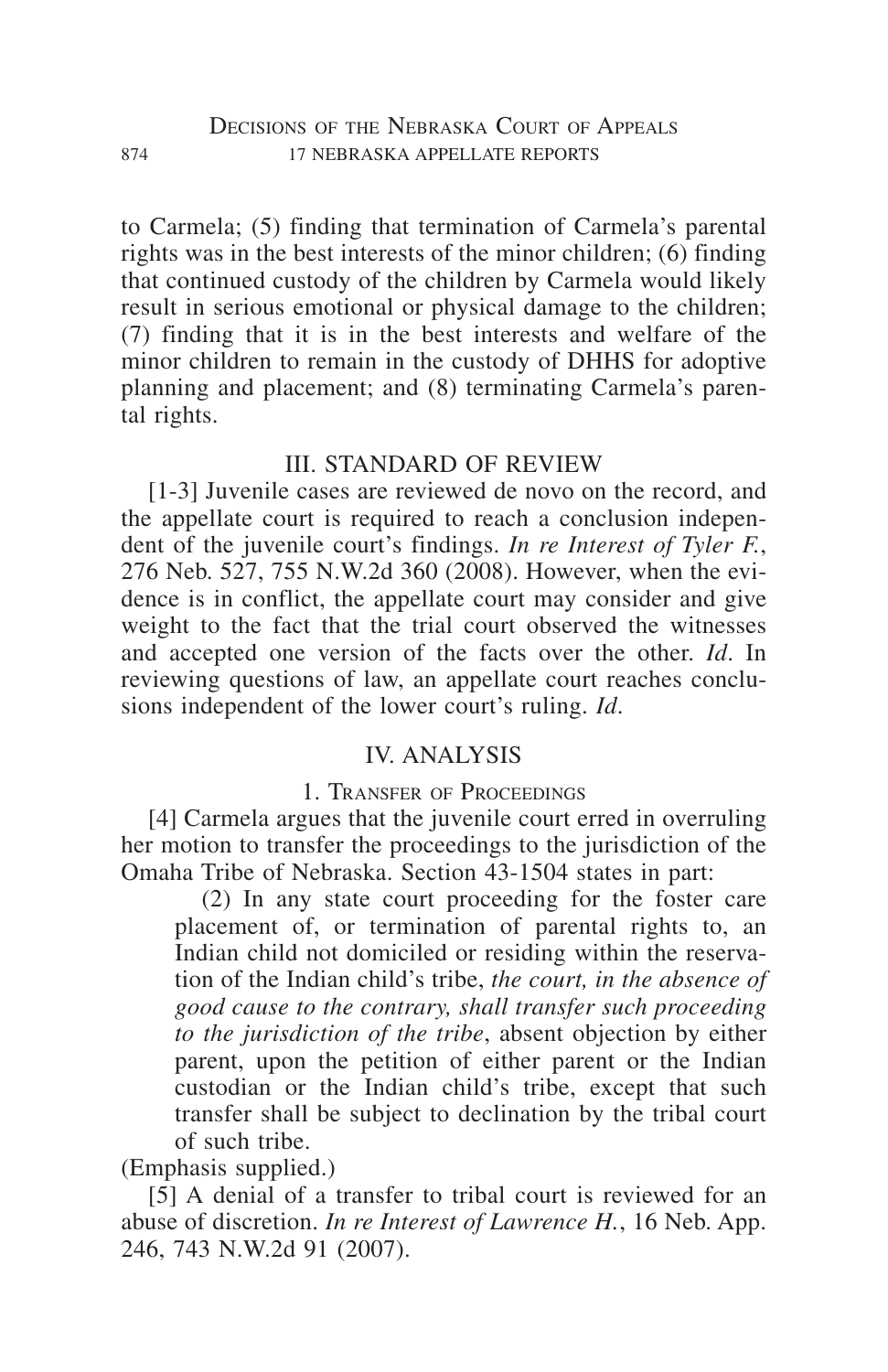### DECISIONS OF THE NEBRASKA COURT OF APPEALS in re interest of louis s. et al. 875 Cite as 17 Neb. App. 867

On June 25, 2008, Carmela filed a motion to transfer the case to tribal court. A hearing was held on June 30. Chad did not object to the transfer. The State objected to the transfer, alleging that it did not get proper notice, and the guardian ad litem joined the State's objection. The district court found that the ICWA was applicable to the proceedings, but orally denied the transfer, stating that "there is good cause not to transfer this case because it's been a great many years that it is before this Court, and it would not be in the best interests of these children to transfer the matter." The court also noted that the tribe had not intervened in the matter. No written order reflects the juvenile court's denial of the transfer.

By the time of the June 30, 2008, hearing, when proof of the children's membership or eligibility for membership in the Omaha Tribe was offered to the juvenile court, this case had been before the juvenile court for more than  $2\frac{1}{2}$  years. The Omaha Tribe had not intervened. These are valid and logical reasons for the trial court to maintain jurisdiction. Therefore, we cannot say that the juvenile court abused its discretion in declining to transfer jurisdiction of these proceedings to tribal court. Accordingly, the assignment of error lacks merit.

#### 2. Termination of Parental Rights

[6-9] Carmela argues that the juvenile court erred in finding that grounds for termination of parental rights existed under § 43-292(2) and (6). "We have held that the State must prove by clear and convincing evidence that one of the statutory grounds enumerated in § 43-292 exists and that termination is in the child's best interests. 'Thus, only one ground for termination need be proved in order [to terminate] parental rights . . . .'" *In re Interest of Ty M. & Devon M.*, 265 Neb. 150, 173, 655 N.W.2d 672, 691 (2003) (quoting *In re Interest of Michael B. et al.*, 258 Neb. 545, 604 N.W.2d 405 (2000)). The ICWA, however, adds two additional elements the State must prove before terminating parental rights in cases involving Indian children. *In re Interest of Walter W.*, 274 Neb. 859, 744 N.W.2d 55 (2008). First, § 43-1505(4) provides an "active efforts" element:

Any party seeking to effect a foster care placement of, or termination of parental rights to, an Indian child under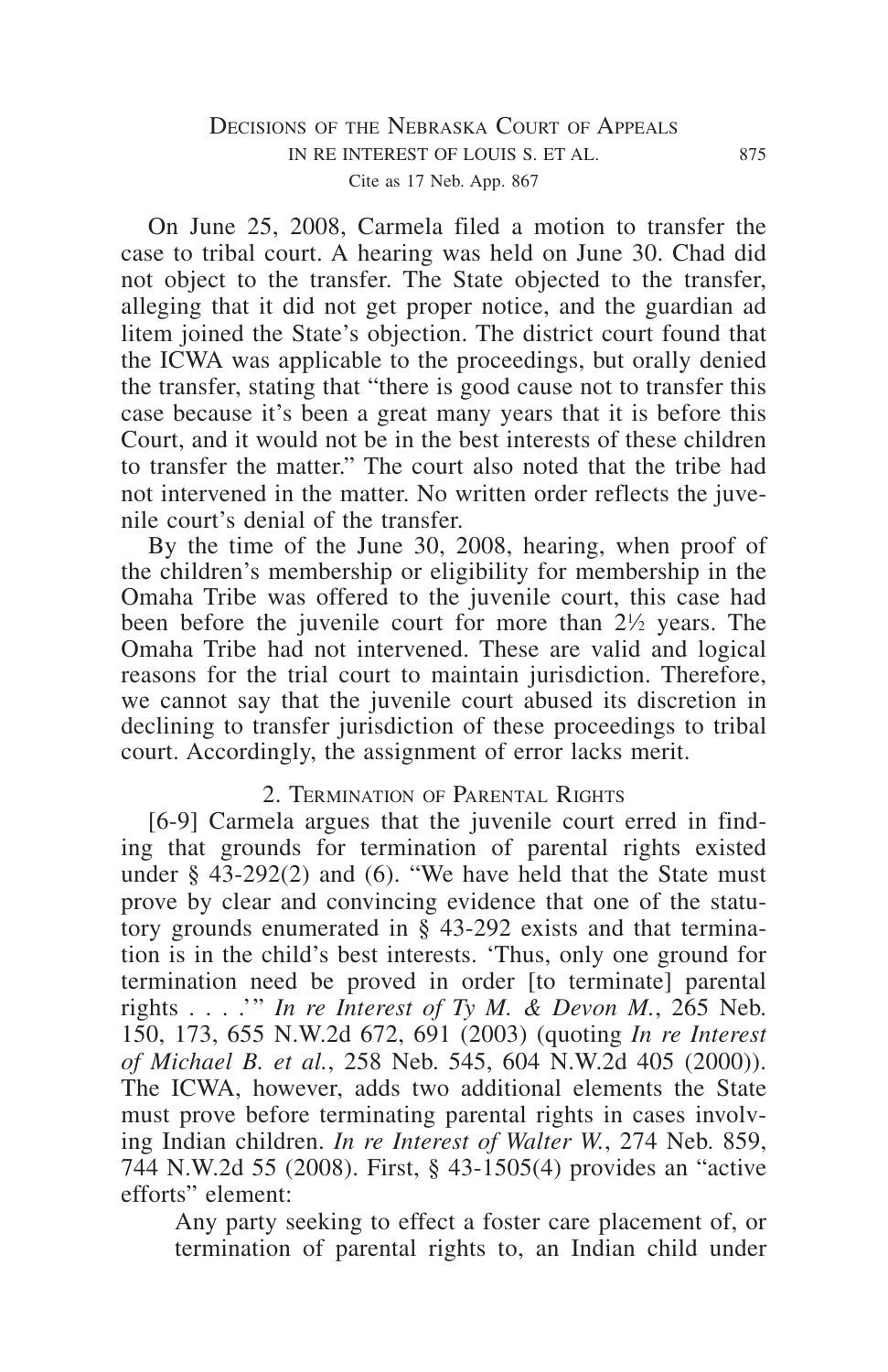state law shall satisfy the court that active efforts have been made to provide remedial services and rehabilitative programs designed to prevent the breakup of the Indian family and that these efforts have proved unsuccessful.

Second, § 43-1505(6) provides a "serious emotional or physical damage" element:

No termination of parental rights may be ordered in such proceeding in the absence of a determination, supported by evidence beyond a reasonable doubt, including testimony of qualified expert witnesses, that the continued custody of the child by the parent or Indian custodian is likely to result in serious emotional or physical damage to the child.

(a) Grounds Under § 43-292

 $[10,11]$  Section 43-292(2) provides that parental rights may be terminated when the parent has "substantially and continuously or repeatedly neglected and refused to give the juvenile or a sibling of the juvenile necessary parental care and protection." The Nebraska Supreme Court has said: "[P]arents may as surely neglect a child of whom they do not have possession by failing to put themselves in a position to acquire possession as by not properly caring for a child of whom they do have possession." *In re Interest of L.C., J.C., and E.C.*, 235 Neb. 703, 713, 457 N.W.2d 274, 281 (1990). A parent's failure to provide an environment to which his or her children can return can establish neglect. See *id*.

The six older children were removed from the home in October 2005 because of inadequate housing conditions. The home was filthy, there was no running water, and the toilet was not working. Furthermore, the children were wearing filthy, soiled clothing and had severe head lice. The children were returned to Carmela in November 2006, because she had cleaned up her home and the utilities were reestablished. However, in May 2007, the children, including Charlotte, were returned to foster care, because Carmela had been evicted and the family had been living in her car. Carmela also admitted to a drug relapse. And while the children were in foster care, Carmela was inconsistent with her visits and would often not show up for visits, upsetting the children. At the time of the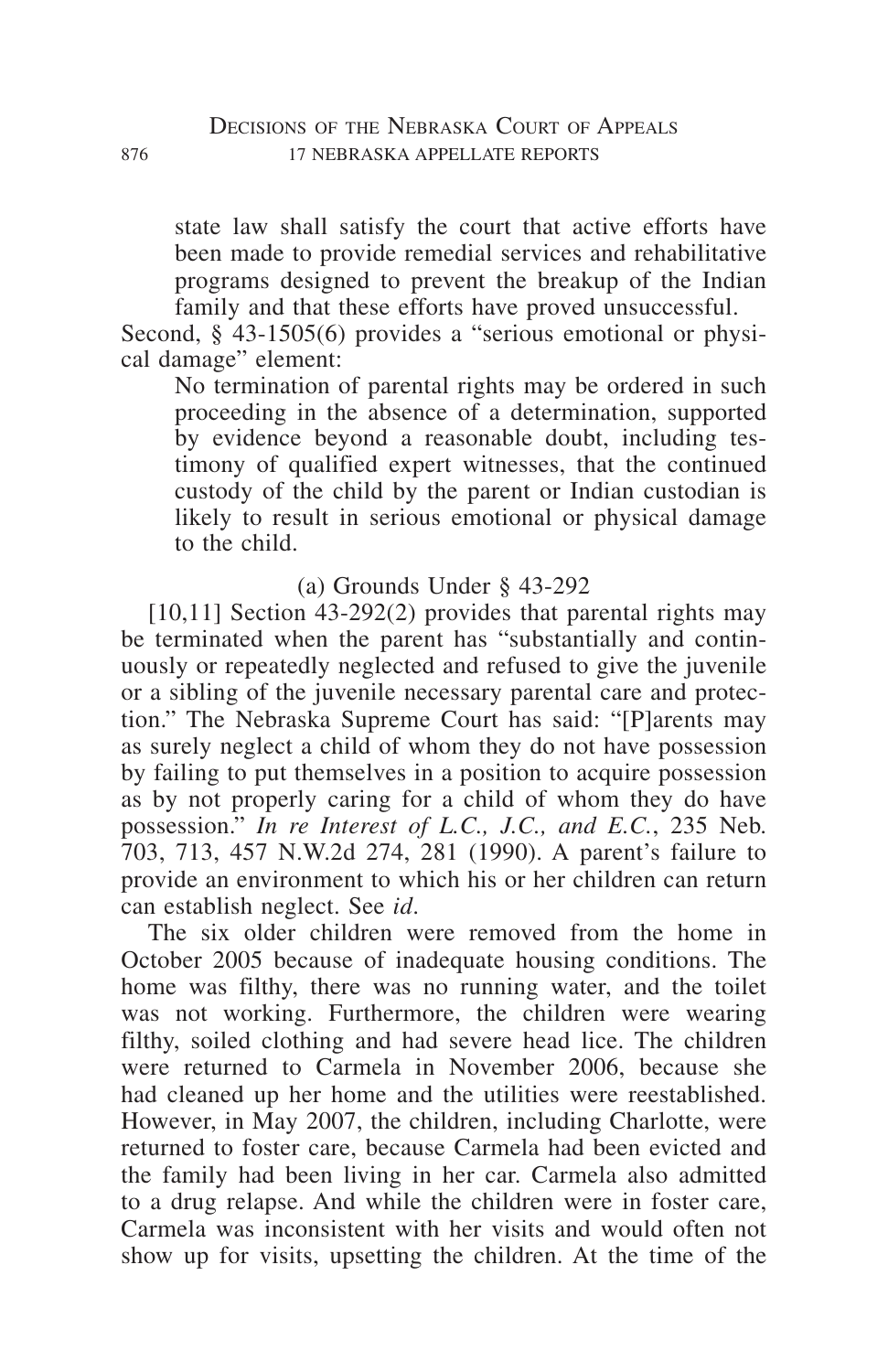# DECISIONS OF THE NEBRASKA COURT OF APPEALS in re interest of louis s. et al. 877 Cite as 17 Neb. App. 867

termination hearing, Carmela was unable to parent the children. She was in a chemical dependency treatment program and unable to provide a home for the children at that time. While Carmela's beginning efforts at rehabilitation are laudable, the record reflects that she has repeatedly started treatment programs only to quit such programs prematurely. It is apparent that she has not conquered her methamphetamine addiction. Thus, not only was Carmela unable to provide a home for her children at the time of the hearing, there was no evidence as to when she would be able to provide a home for her children. And "[c]hildren cannot, and should not, be suspended in foster care or be made to await uncertain parental maturity." *In re Interest of Walter W.*, 274 Neb. 859, 872, 744 N.W.2d 55, 65 (2008).

We find that grounds existed to terminate Carmela's parental rights under § 43-292(2). Thus, we would not ordinarily address the juvenile court's finding of grounds for termination under § 43-292(6) (parental rights may be terminated when "reasonable efforts to preserve and reunify the family if required under section 43-283.01, under the direction of the court, have failed to correct the conditions leading to the determination"). However, because this is an ICWA case, we do address whether the requisite active efforts were made.

# (b) § 43-1505(4)—Active Efforts

[12] Both Chad and Carmela argue that the juvenile court erred in finding that active efforts had been made to provide remedial services and rehabilitative programs designed to prevent the breakup of the family. Section 43-1505 requires in part:

(4) Any party seeking to effect a foster care placement of, or termination of parental rights to, an Indian child under state law shall satisfy the court that active efforts have been made to provide remedial services and rehabilitative programs designed to prevent the breakup of the Indian family and that these efforts have proved unsuccessful.

The Nebraska Supreme Court has said that the ICWA requirement of "active efforts" requires more than the "reasonable efforts" standard applicable in non-ICWA cases and that "at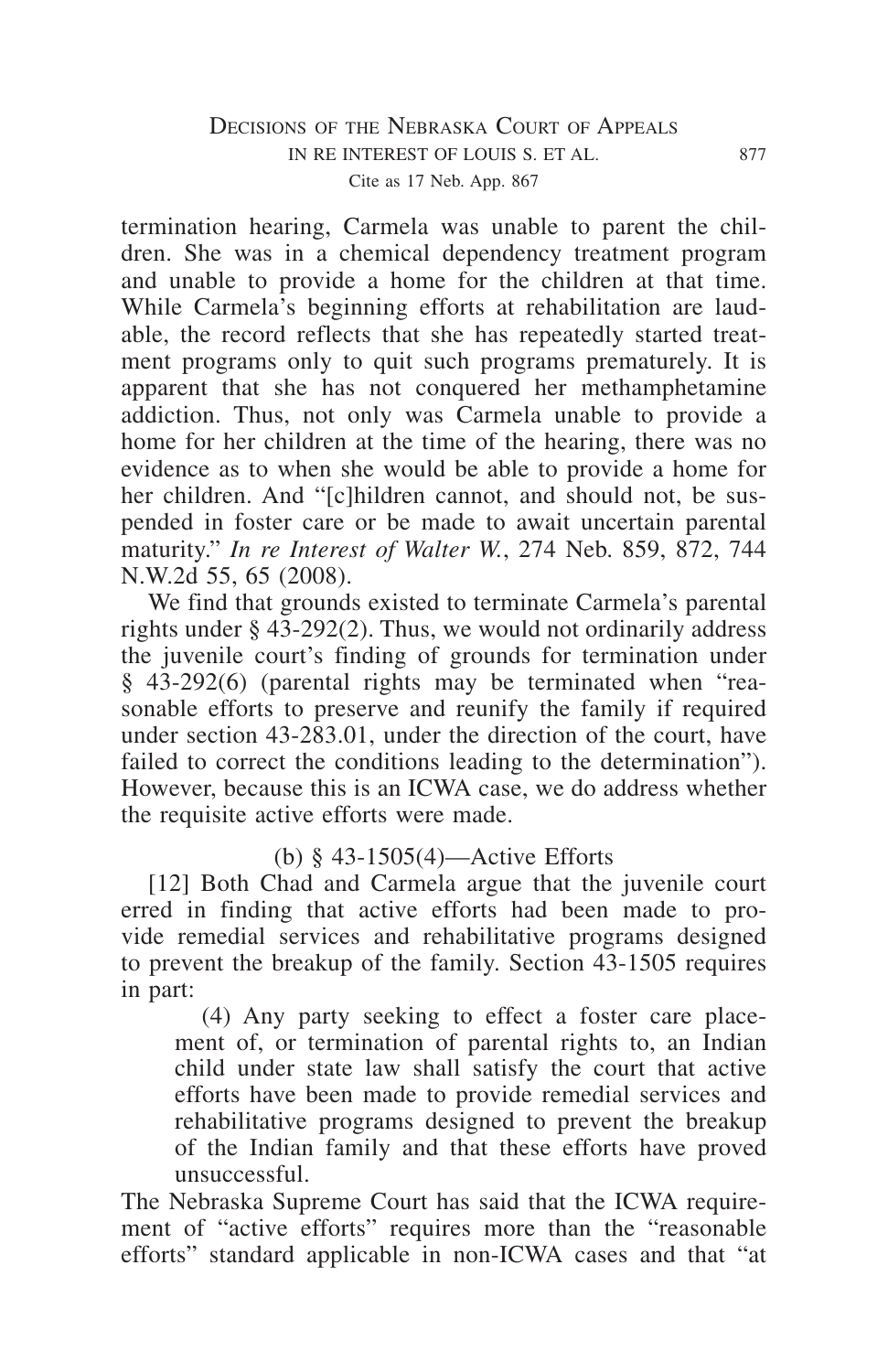least some efforts should be 'culturally relevant.'" *In re Interest of Walter W.*, 274 Neb. at 865, 744 N.W.2d at 61. The term "culturally relevant" is not defined by Nebraska's administrative regulations, by the court in *In re Interest of Walter W.*, or by any other appellate decision, Nebraska or elsewhere, that we can find. The evidence before us is that the oldest child, Alicia, attended a camp in Arizona for Native American children, but the problem with this family was the parents, not the children. While we realize that with seven children, this may seem a "nominal" effort, there is no real guidance in Nebraska case law as to what efforts are required. In *In re Interest of Walter W.*, the Nebraska Supreme Court found that a "cultural plan" discussed with the foster mother—without further elaboration about such—constituted a sufficient active effort. 274 Neb. at 867, 744 N.W.2d at 62. *In re Interest of Walter W.* does not state what the threshold requirement is for a sufficient culturally relevant active effort. However, a recent decision from the Nebraska Supreme Court provides some additional context in which to assess focus and what the "target" of culturally relevant active efforts should be. The court said the following about the ICWA in *In re Interest of Elias L.*, 277 Neb. 1023, 1029-30, 767 N.W.2d 98, 103 (2009):

Congress passed ICWA in response to the alarmingly high number of Indian children being removed from their families and placed in non-Indian adoptive or foster homes by state welfare agencies and courts. At the time of ICWA's enactment, 25 to 35 percent of all Indian children were removed and separated from their tribes and families to be placed in adoptive or foster homes. To make matters worse, about 90 percent of Indian adoption placements occurred in non-Indian homes away from their culture and community.

Commenting on the loss of Indian culture, Congress noted that "[c]ontributing to this problem has been the failure of State officials, agencies, and procedures to take into account the special problems and circumstances of Indian families and the legitimate interest of the Indian tribe in preserving and protecting the Indian family as the wellspring of its own future." Ultimately, Congress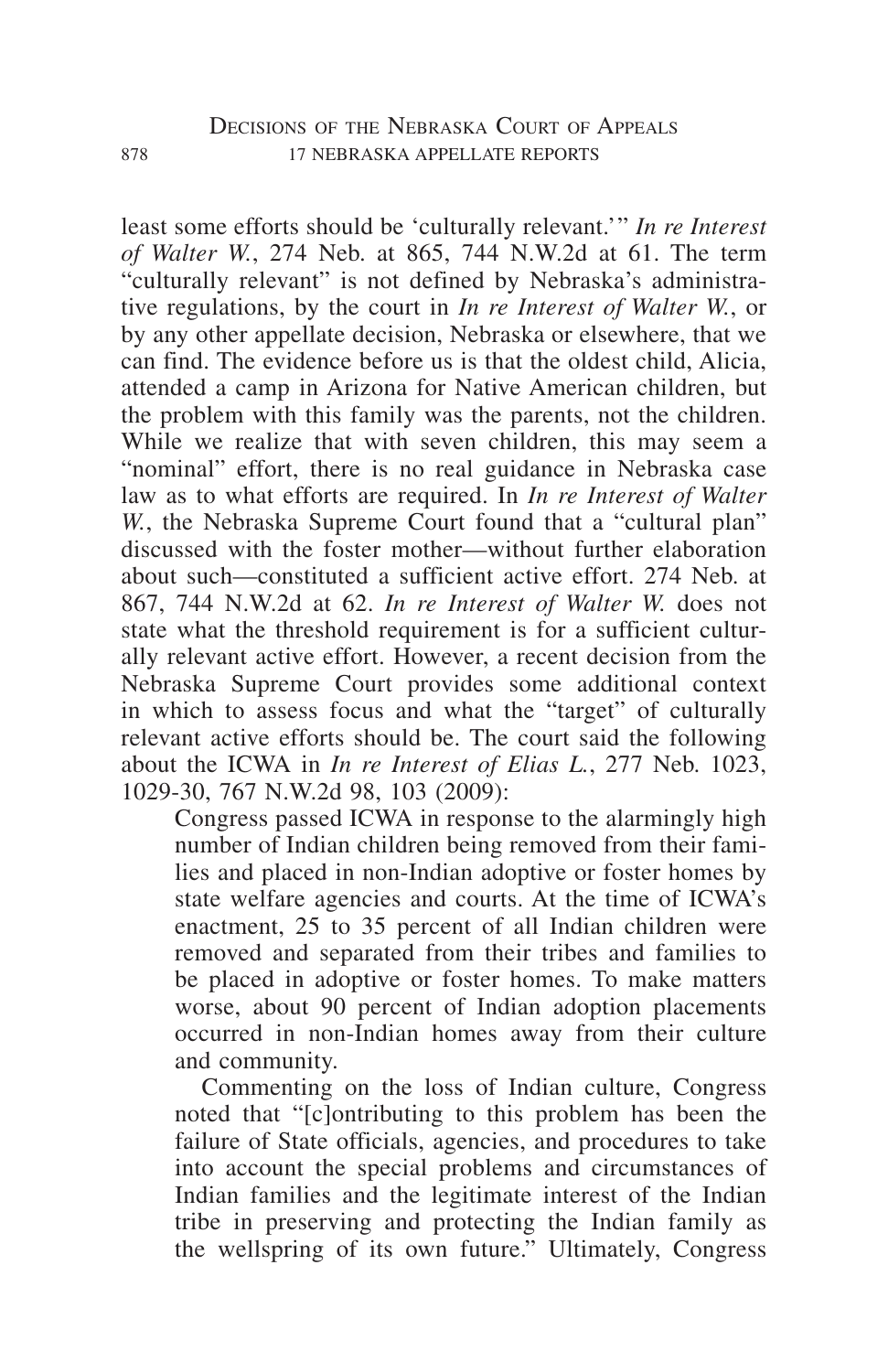## DECISIONS OF THE NEBRASKA COURT OF APPEALS in re interest of louis s. et al. 879 Cite as 17 Neb. App. 867

enacted ICWA in response to the looming crisis facing Indian tribes—namely, that they would face extinction through the removal of their children through state court child custody proceedings. Congress concluded that "there is no resource that is more vital to the continued existence and integrity of Indian tribes than their children." Thus, Congress designed the procedural and substantive standards of ICWA to "'protect the rights of the Indian child as an Indian and the rights of the Indian community and tribe in retaining its children in its society.'"

[13] In assessing the notion of culturally relevant active efforts in this case, we think it important to distill the application thereof to the parents, to the children, and to the family. Thus, beginning with the parents, the core problems of the parents—filthy, unhealthy, and unsuitable living conditions, coupled with Carmela's addiction and Chad's incarceration cannot be fairly characterized as arising from their Native American background. To characterize these parents' shortcomings as "cultural" shortcomings that can be addressed by "culturally relevant" active efforts smacks of stereotyping at best and racism at worst. Put another way, we see no nexus between Native American culture and either the parental shortcomings or the solution thereto.

Turning to the children and the family, there is some evidence that Carmela lived on a reservation at some point in her life. But, the children have never lived on a reservation, nor has the family unit, and according to the testimony of Evelyn Labode, the ICWA expert, the children's involvement with their Native culture was very limited. And, it is worth recalling that their tribe did not care to be involved in the case. The observation by the court in *In re Interest of Walter W*., 274 Neb. 859, 744 N.W.2d 55 (2008), that the cultural plan was discussed with the foster mother could be seen as suggesting that the required active efforts be directed at the children. However, it is the parental shortcomings that place the family at risk for breakup. Thus, while it may well be desirable to acquaint the children with their Native heritage, doing so seems unlikely to prevent the breakup of the family when it is the parents' shortcomings that caused the family to become involved in the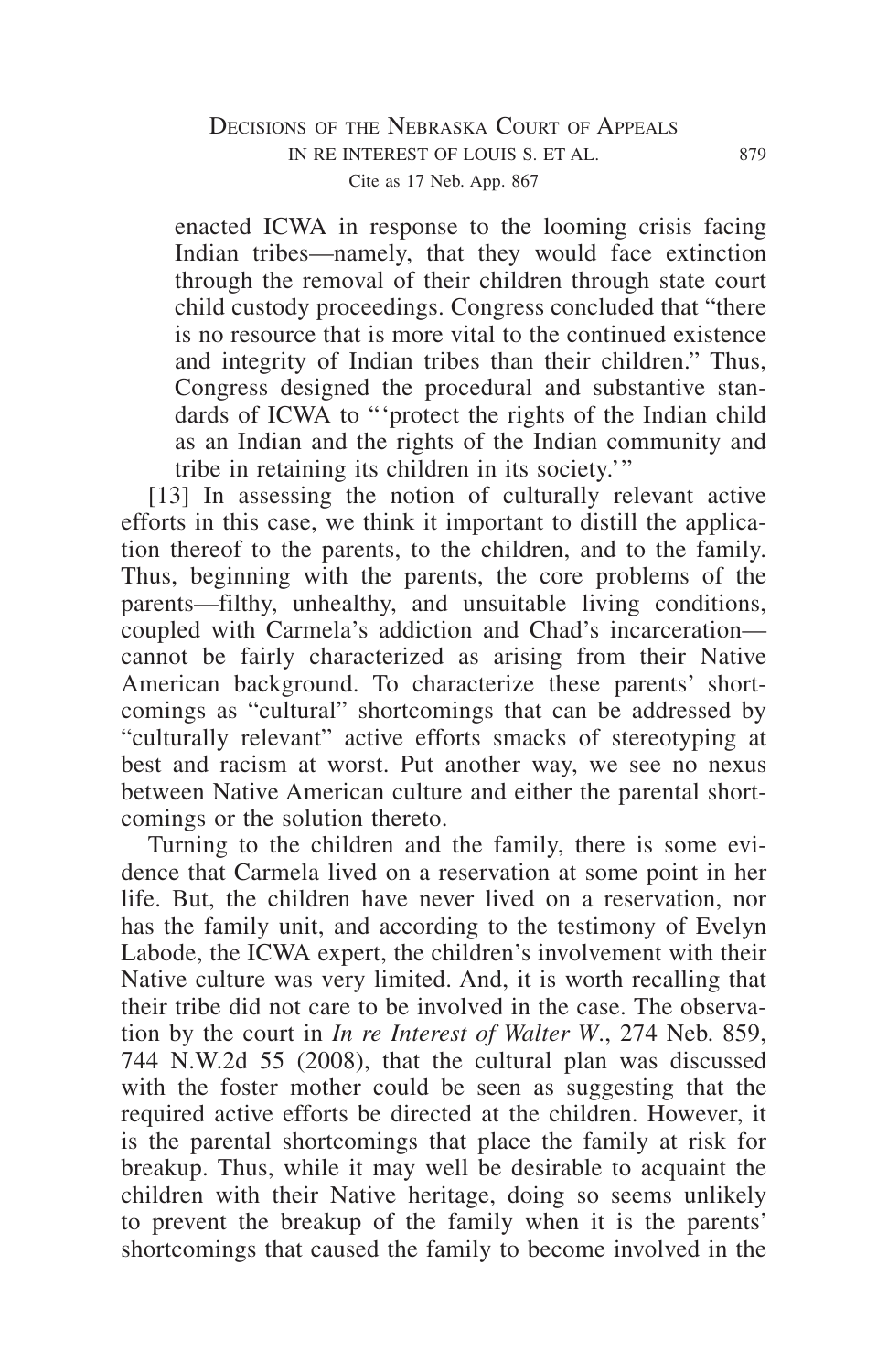juvenile justice system, and their failure to remedy such, that, in the end, caused the breakup of the family.

[14,15] The Nebraska Supreme Court in *In re Interest of Walter W*. did hold that the "active efforts" standard requires a case-by-case analysis. As a prelude to that analysis, we find the Alaska Supreme Court's opinion in *A.A. v. State*, 982 P.2d 256 (Alaska 1999), helpful. That court, after noting the federal ICWA did not define "active efforts," distinguished between active and passive services:

"Passive efforts are where a plan is drawn up and the client must develop his or her own resources towards bringing it to fruition. Active efforts, the intent of the drafters of the [ICWA], is where the state caseworker takes the client through the steps of the plan rather than requiring that the plan be performed on its own. For instance, rather than requiring that a client find a job, acquire new housing, and terminate a relationship with what is perceived to be a boyfriend who is a bad influence, the [ICWA] would require that the caseworker help the client develop job and parenting skills necessary to retain custody of her child"

982 P.2d at 261.

The Oklahoma Court of Civil Appeals said that "active efforts" requires more than pointing the parent in the right direction, it requires "'leading the horse to water.'" See *In re J.S.*, 177 P.3d 590, 594 (Okla. Civ. App. 2008). Using the above concepts, it is apparent that Chad, Carmela, and the children were provided with a variety of active, as well as passive, efforts which were all aimed at preventing the breakup of this Native family, and which went far beyond merely pointing the parents in a certain direction. We now detail the efforts undertaken to prevent the breakup of this family.

When the six older children were initially removed from the home in October 2005, the State sent a notice to the Omaha Tribe within 1 week of such removal, inquiring whether the children were members of, or eligible for membership in, the tribe. DHHS provided Chad and Carmela with utility bill assistance for water and gas; a family support worker who helped them clean their home; pretreatment assessment and followup;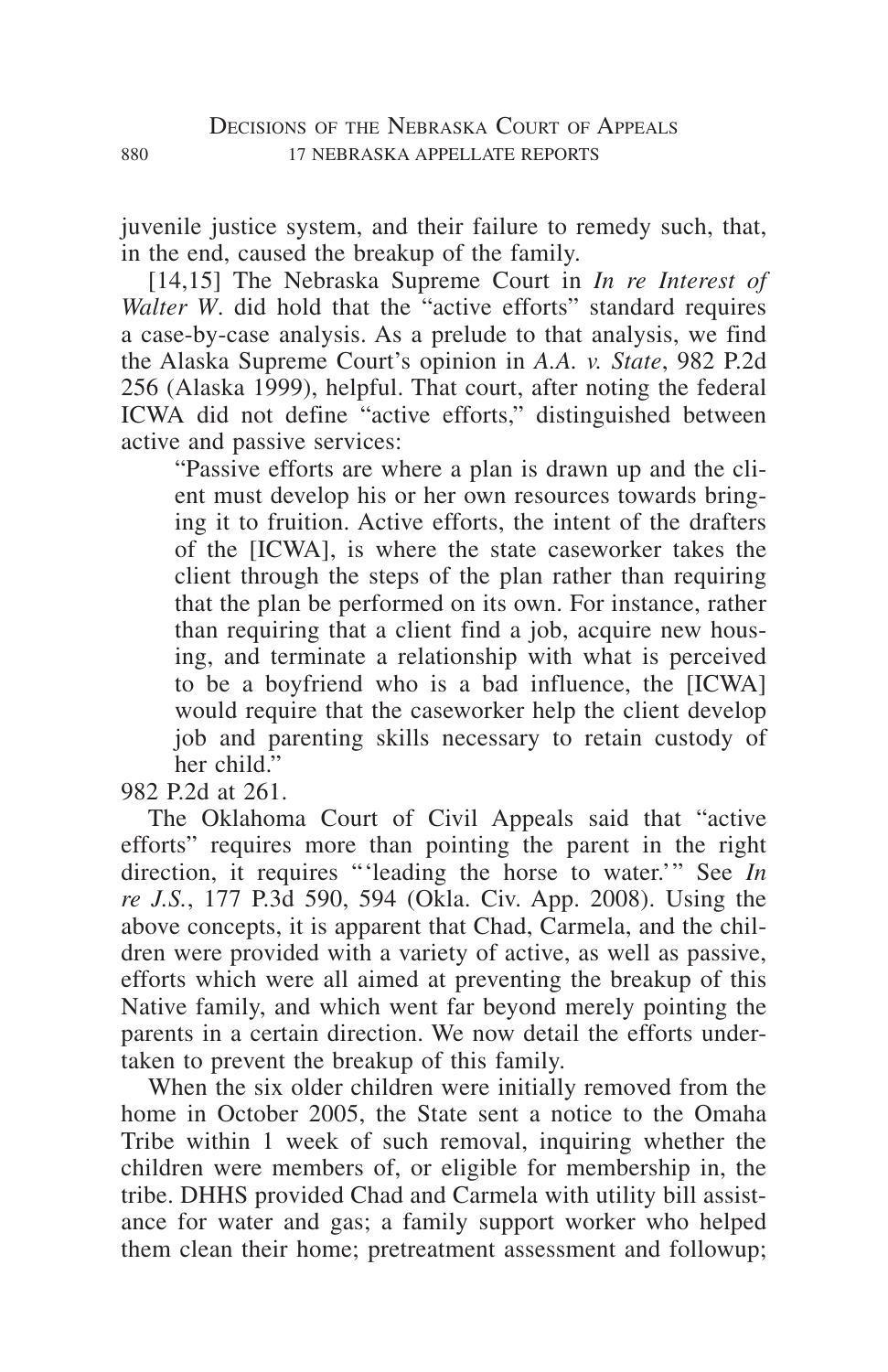a psychological evaluation for Carmela; a psychological evaluation for Chad, although such was only partial because Chad did not return to complete it; foster care placement for the children; chemical dependency evaluations; and bus tickets. Additionally, the children were provided with services: Alicia was provided tutoring, Louis was given a referral for tutoring, and Louis was diagnosed with a hearing problem for which a hearing aid was ordered.

When the six older children were returned to Carmela in November 2006, and all seven children were in Carmela's home, DHHS provided her with individual therapy, although Carmela was not consistent in attending her therapy sessions. Again, the children were also provided with services: Alicia and Louis received tutoring, and Unique was given a referral to early education services.

Beginning in May 2007, when all seven children were again placed in foster care, DHHS provided Carmela with assistance in locating housing, foster care placement for her children, supervised visitation, access to "Specialized Treatment and Recovery Court" (STAR Court), a chemical dependency evaluation, drug screening through urinalysis (UA), and individual therapy. We note that there were numerous times when DHHS and the service providers could not locate Carmela; however, when Carmela would resume contact, services were continued. The children were also provided with services: Alicia and Louis received tutoring; Henry received speech therapy; Alicia, Louis, Chad Jr., and Unique were evaluated for mental status examinations; and sibling visitation was provided. Thus, Carmela was clearly provided with active efforts throughout this case.

There was some evidence offered that supports Chad's and Carmela's argument that the performance of the family's social worker, Laurie Hultgren, was deficient at times. The evidence shows that Hultgren was at times difficult to contact for service referrals and that, at least for a time, she failed to make the required monthly visits with the children. On the record before us, it can be said that Hultgren's performance was less than ideal. However, the record is also clear that numerous service referrals were made by Hultgren on behalf of Carmela and that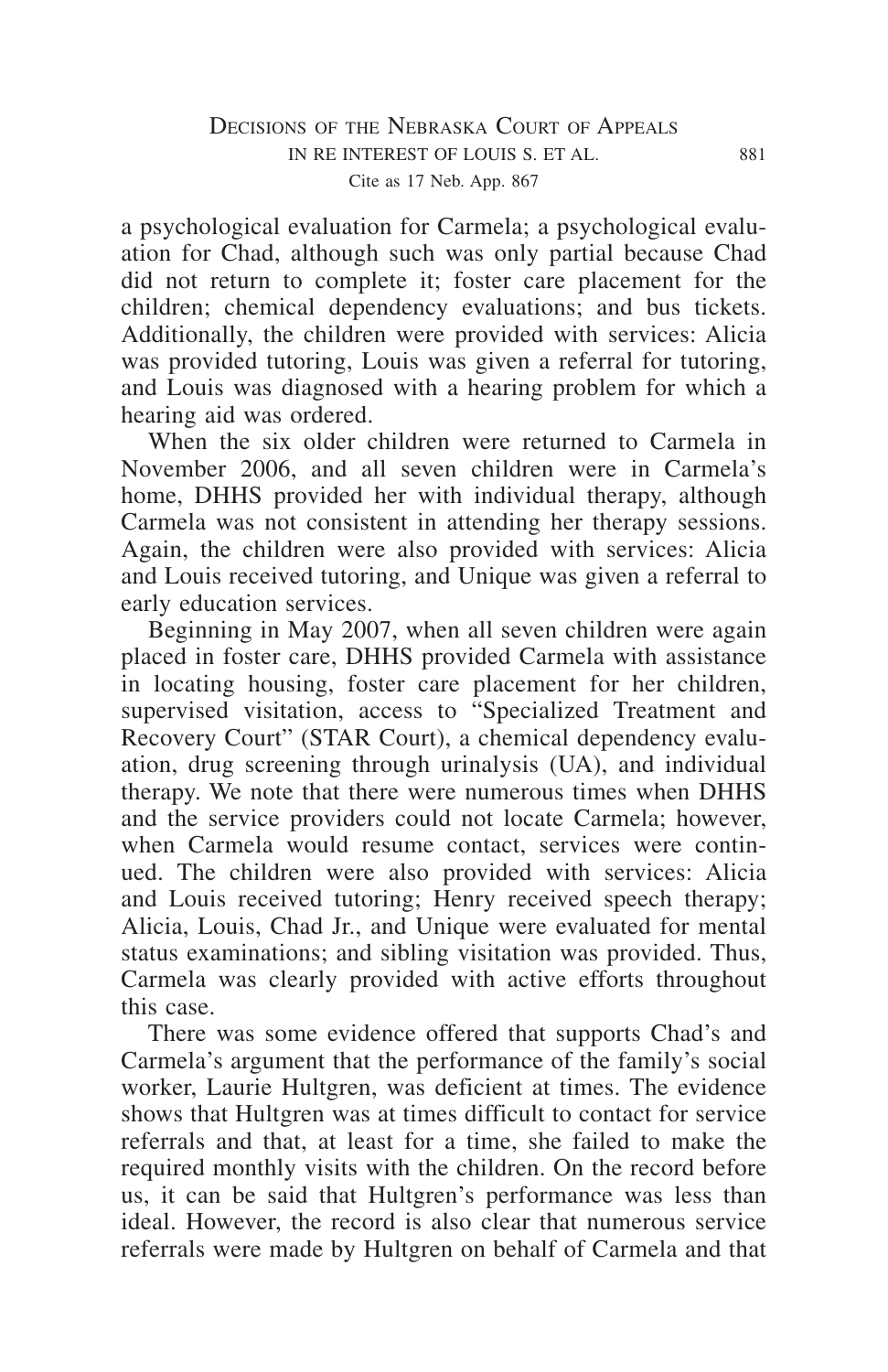Hultgren would oftentimes make new referrals for Carmela when Carmela was discharged for failure to participate in previous referrals or rehabilitation programs. Even though this is an ICWA case requiring "active efforts," which *In re Interest of Walter W.*, 274 Neb. 859, 865, 744 N.W.2d 55, 61 (2008), says is "more than . . . 'reasonable efforts,'" that notion does not mean that Carmela is absolved of all responsibility to help herself. She must still avail herself of the services that are arranged for her. And after some period of time, she must, as a result of her engagement with and dedication to the effort being made for her by DHHS, become a functioning parent who can nurture her children and keep them healthy and safe. That she failed repeatedly to do so is clear from the record. Thus, it is hard to envision that better performance by Hultgren would have made a difference, given that the services provided to Carmela had little lasting impact on Carmela's ability to be an appropriate parent. Despite Hultgren's shortcomings, we find that Carmela was provided with active efforts as required by the ICWA.

[16] Although the record does not disclose an exact date, Chad was arrested and incarcerated sometime between the children's initial removal from the home and September 19, 2006. Chad is housed at a federal penal institution on drug- and weapons-related convictions. Testimony indicates that Chad was sentenced to somewhere between 7 and 12 years' imprisonment. The evidence in our record shows that during his incarceration, the only service Chad was provided was therapeutic telephone visitation with the children, although it was unknown whether such visitation actually occurred. Pam Curry, a DHHS supervisor, testified that for incarcerated persons, any services would be offered through the institution. And Labode, the ICWA expert, testified that from the documentation she reviewed, parenting programs were available to Chad in the federal institution in which he is incarcerated. As said above, the "active efforts" standard requires a case-by-case analysis. *In re Interest of Walter W., supra*. Given that Chad is in a federal prison for 7 to 12 years, and that active efforts were clearly undertaken for the family before his incarceration and for the mother and children after Chad's incarceration, we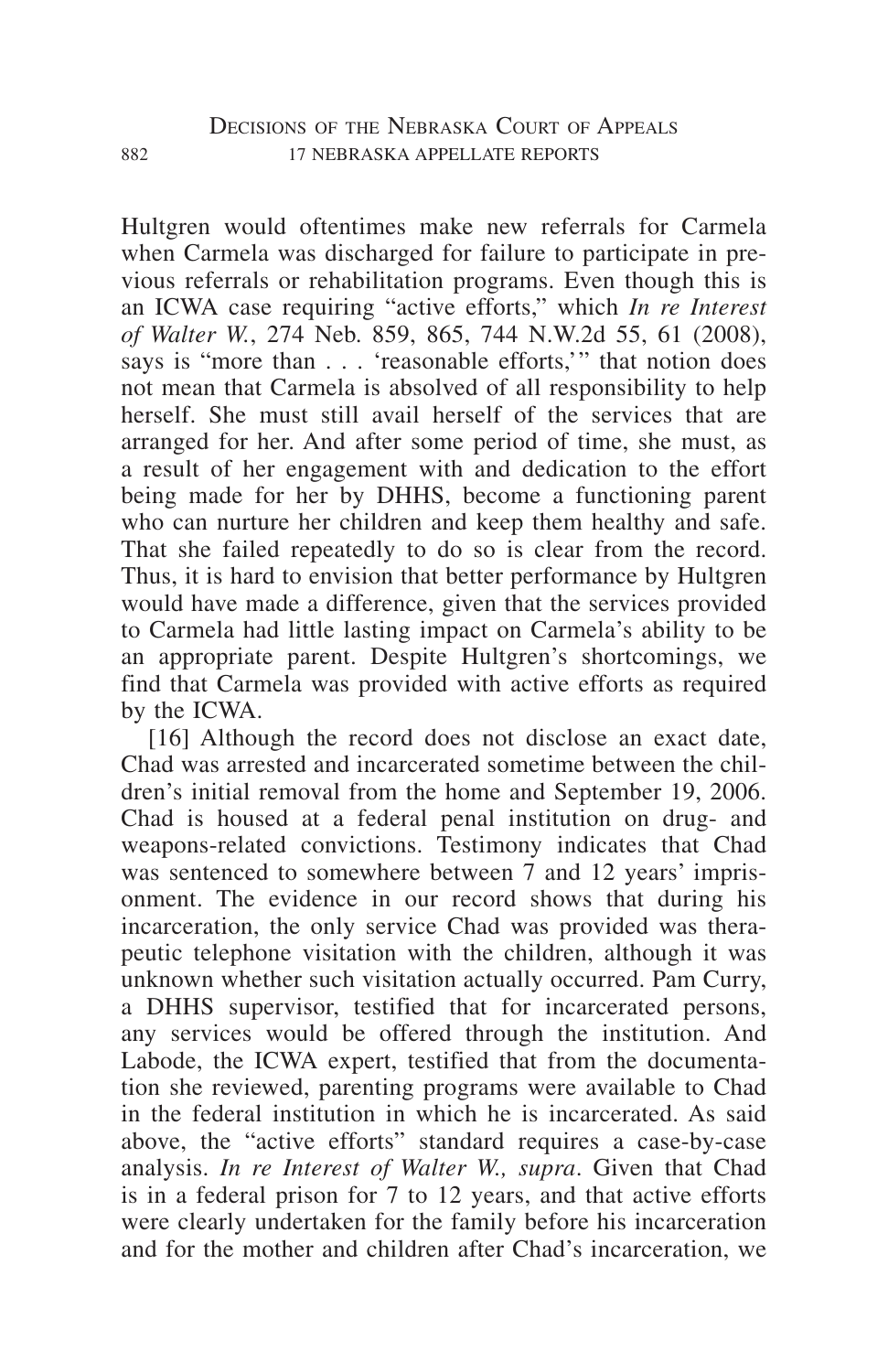## Decisions of the Nebraska Court of Appeals in re interest of louis s. et al. 883 Cite as 17 Neb. App. 867

find that under a "case-by-case" standard, the rehabilitative efforts with respect to Chad were sufficient under the ICWA. In so concluding, we rely on a substantial body of case law holding that if further efforts would be futile, the requirement of active efforts is satisfied. See, *Wilson W. v. State*, 185 P.3d 94 (Alaska 2008) (in child in need of care proceeding brought under ICWA, state is not required to keep up its active efforts to provide remedial services designed to prevent breakup of family once it is clear that these efforts would be futile); *State ex rel. C.D.*, 200 P.3d 194 (Utah App. 2008). See, also, *People ex rel. K.D*., 155 P.3d 634 (Colo. App. 2007) (although state must make "active efforts" under ICWA, it need not persist with futile efforts); *Letitia V. v. Superior Court*, 81 Cal. App. 4th 1009, 97 Cal. Rptr. 2d 303 (2000) (additional remedial programs not required where prior efforts became futile and proved unsuccessful).

Curry testified that in her opinion, no additional services could be offered to this family in order to provide a possible reunification. And Labode testified that DHHS provided both parents with active efforts to prevent the breakup of the family. We agree and find that the evidence was sufficient to prove by the requisite standard, clear and convincing evidence, that active efforts were undertaken to prevent the breakup of the family and that further efforts would be futile and are not required under the ICWA.

## (c) § 43-1505(6)—Serious Emotional or Physical Damage

## *(i) Continued Custody With Chad*

[17,18] Chad argues that the juvenile court erred in admitting witness Labode's opinion that continued custody of the children by Chad would likely result in serious emotional or physical damage to the children. The Nebraska Supreme Court has set forth the standard for qualified expert testimony in ICWA cases:

Pursuant to the ICWA, qualified expert testimony is required in a parental rights termination case on the issue of whether serious harm to the Indian child is likely to occur if the child is not removed from the home. See Guidelines for State Courts; Indian Child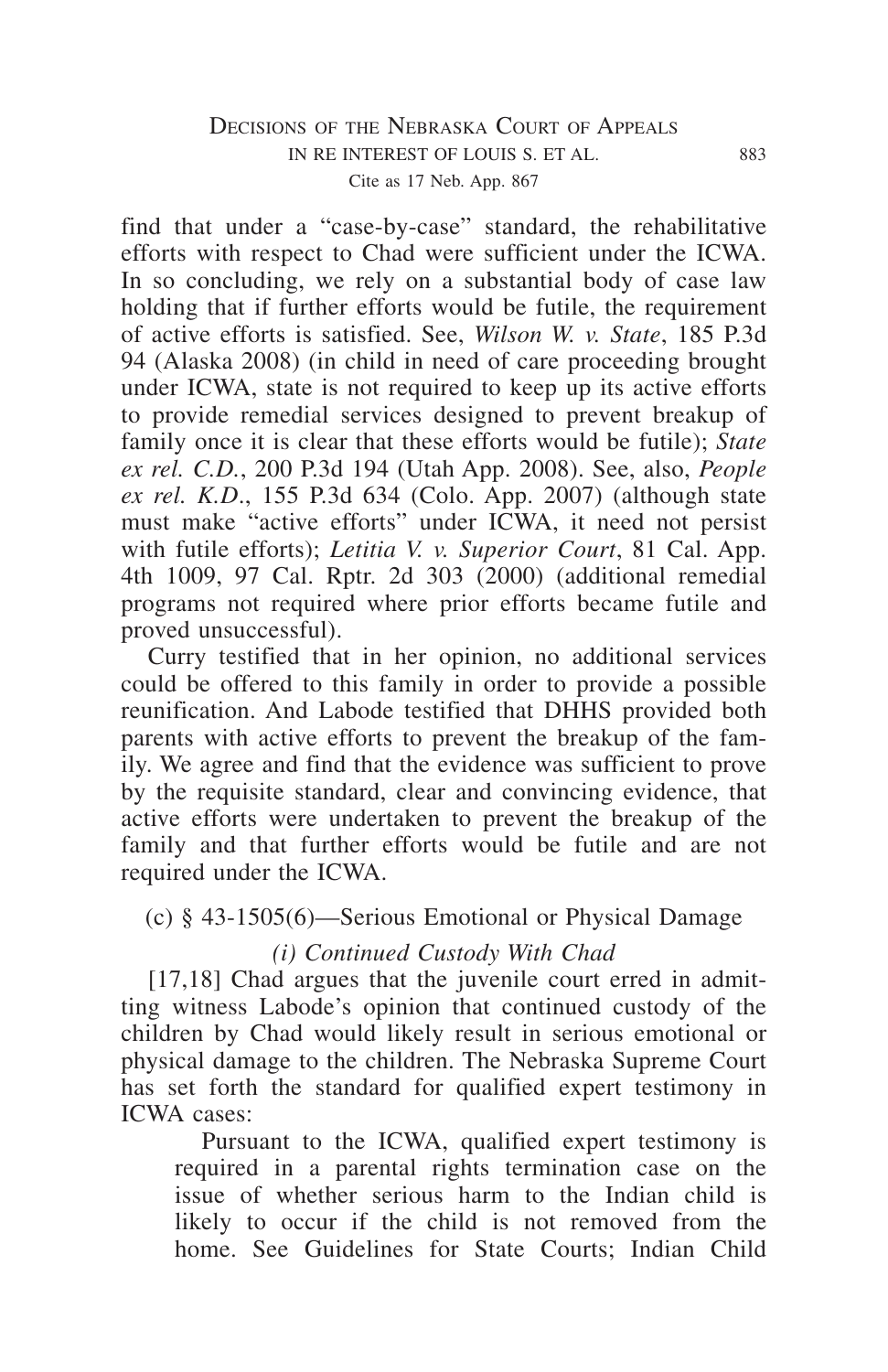Custody Proceedings, 44 Fed. Reg. 67,584,67,593 (1979) (not codified).

The Bureau of Indian Affairs sets forth guidelines under which expert witnesses most likely will meet the requirements of the ICWA: "(i) A member of the Indian child's tribe who is recognized by the tribal community as knowledgeable in tribal customs as they pertain to family organization and childrearing practices. (ii) A lay expert witness having substantial experience in the delivery of child and family services to Indians, and extensive knowledge of prevailing social and cultural standards in childrearing practices within the Indian child's tribe. (iii) A professional person having substantial education and experience in the area of his or her specialty." *Id*.

*In re Interest of C.W. et al.*, 239 Neb. 817, 823-24, 479 N.W.2d 105, 111 (1992), *disapproved on other grounds, In re Interest of Walter W.*, 274 Neb. 859, 744 N.W.2d 55 (2008). See, also, *In re Interest of Phoebe S. & Rebekah S.*, 11 Neb. App. 919, 664 N.W.2d 470 (2003).

Labode earned bachelor's and master's degrees in French and education. She also has a juris doctor degree from Creighton University School of Law. Labode is a retired assistant professor at the University of Nebraska-Lincoln Center on Children, Families, and the Law. While she was an assistant professor, Labode developed curriculum for the training of protection and safety workers in the areas of child welfare and juvenile justice, specializing in Indian child welfare, adoption, cultural issues, and permanency planning; delivered training on child welfare and juvenile justice issues for state and private agencies such as DHHS, the Nebraska Children's Home Society, the Lincoln Commission on Human Rights, and the Anti-Defamation League; and researched child welfare and juvenile justice issues, particularly Indian child welfare, adoption, cultural competency, and permanency.

After retiring from the University of Nebraska in January 2005, Labode continued working as a training consultant and curriculum developer. In such work, she trained protection and safety workers on ICWA, adoption, and cultural issues; developed a curriculum for protection and safety workers on ICWA,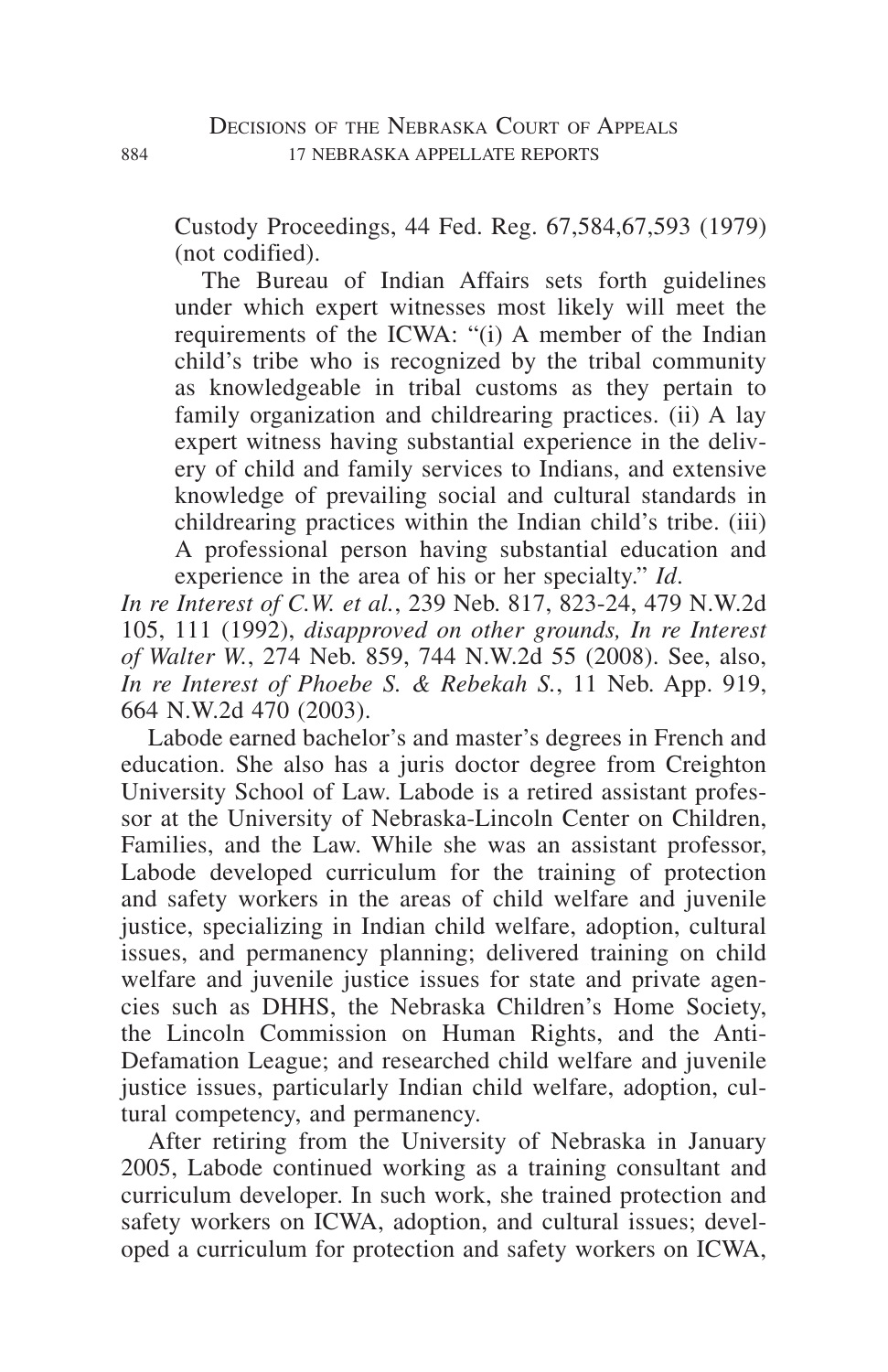# DECISIONS OF THE NEBRASKA COURT OF APPEALS in re interest of louis s. et al. 885 Cite as 17 Neb. App. 867

adoption, and cultural issues; and was a resource for state and private agencies in the area of Indian child welfare. Labode is a member of the Nebraska State Bar Association, Midlands Bar Association, and the National Indian Child Welfare Association. She is also affiliated with the permanency planning task force, charged by the Nebraska Supreme Court with promoting permanency for children. Labode was also a founding member of the Native American Foster and Adoptive Coalition, now defunct. Additionally, Labode has given numerous presentations on the "Native American cultural plan" and the ICWA. Labode also testified that she has been an ICWA witness in several cases.

[19] "Whether a witness is qualified to testify as an expert under the Nebraska Evidence Rules, which serve as a guidepost in termination of parental rights cases, is a preliminary question of admissibility for a trial court under Neb. Evid. R. 104(1), Neb. Rev. Stat. § 27-104(1) (Reissue 1995)." *In re Interest of Phoebe S. & Rebekah S.*, 11 Neb. App. at 935, 664 N.W.2d at 482. Such a determination will be upheld on appeal unless the trial court's finding is clearly erroneous. *Id*. Clearly, Labode has substantial education and experience that makes her qualified to render the opinions she offered in the trial of this matter which proceeded under the ICWA. Thus, the trial court's admission of her testimony was not clearly erroneous.

We note that Chad's arguments indicate an incorrect reading of the operative statute, § 43-1505(6), which provides:

No termination of parental rights may be ordered in such proceeding in the absence of a determination, supported by evidence beyond a reasonable doubt, including testimony of qualified expert witnesses, that the continued custody of the child by the parent or Indian custodian is likely to result in serious emotional or physical damage to the child.

While the statute does require proof beyond a reasonable doubt and also requires "testimony of qualified expert witnesses," this heightened standard of proof is not extended to all elements of an ICWA parental rights termination case, see *In re Interest of Walter W*., 274 Neb. 859, 744 N.W.2d 55 (2008), and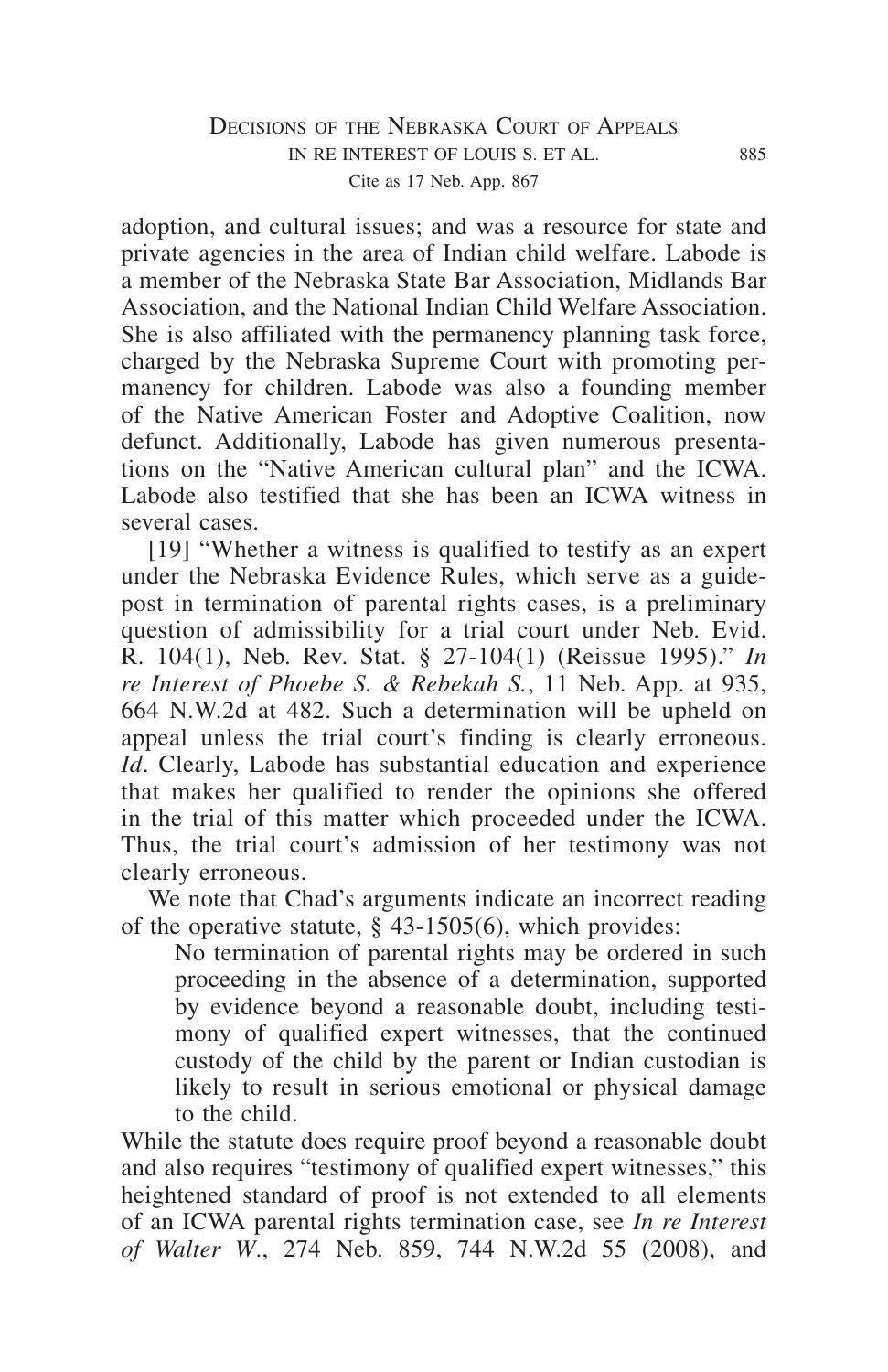specifically, the heightened standard of § 43-1505(6) does not apply to the state law elements under § 43-292 for terminating parental rights. Nor must the State prove the best interests element of an ICWA parental rights termination case beyond a reasonable doubt. *Id*. Rather, the State must prove by clear and convincing evidence that terminating parental rights is in the child's best interests, but such evidence need not include testimony of a qualified expert witness. *Id.* But, such evidence can, of course, include the testimony of a qualified expert such as Labode.

Labode testified that Chad has not had much contact with the children since his incarceration and that, in fact, it appears that he has written only one letter to each child, excluding Charlotte. Labode testified that in her opinion, if the children were returned to Chad, they would endure emotional and physical harm, because it appears that the children were exposed to the drug culture (the police found drug pipes in the home where the children were) and because Chad's psychological evaluation was not very informative (he gave "very curt" responses to parenting questions), causing the therapist to be unable to form opinions about Chad's parenting style and his willingness to parent his children. Labode also noted that Chad has had opportunities to contact his children, but the only letters were written 2 years prior to the termination hearing.

Nikki Conner, a licensed mental health practitioner, testified that in November 2005, she worked for a mental health services facility and did a pretreatment assessment of Chad. Her pretreatment assessment report, which was received into evidence, stated that Chad was referred for services following the removal of his six children due to chronic unsanitary living conditions, chronic head lice of all the children, chronic unemployment, and possible methamphetamine use. Conner testified that the ultimate goal for Chad was reunification and to address mental health and substance abuse issues. She recommended family therapy and outpatient substance abuse treatment. Conner stated that a "red flag" regarding Chad was that he denied any substance abuse. She stated she was concerned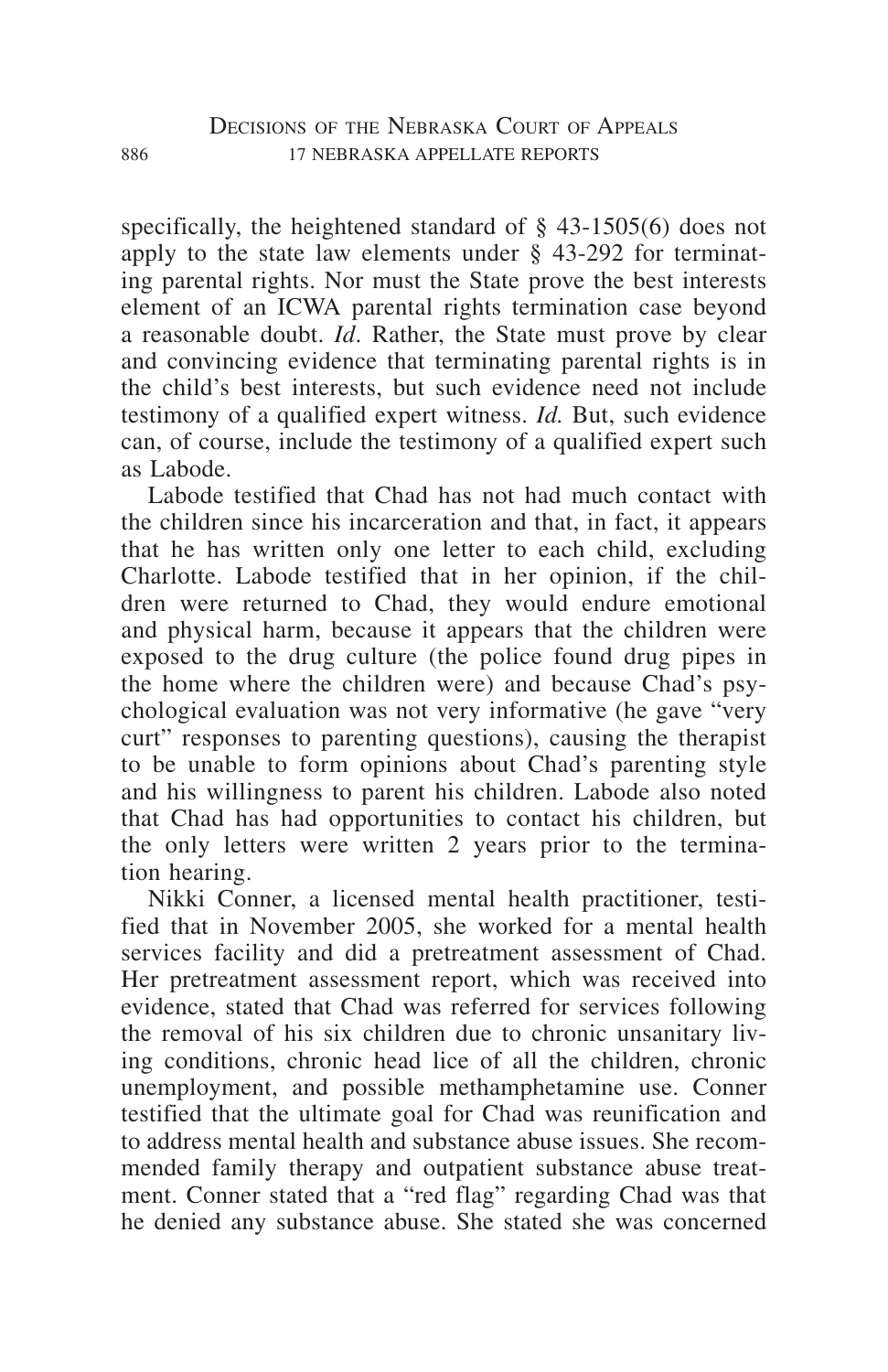that without treatment, the behavior and patterns in the family would remain the same.

[20] Based on the totality of the evidence presented at the termination hearing, it is clear beyond a reasonable doubt that custody of the children by Chad, after he would be released from incarceration, whenever that might occur, is likely to result in serious emotional or physical harm to the children. Chad is currently incarcerated, and obviously, it will be a number of years before he would be in a position to physically have custody of the children, putting aside for the moment his past serious neglect of the health and safety of the children—which hardly bodes well for the future. Additionally, at the time of the termination hearing, the children had already been in foster care for 30 of the previous 36 months. And "[c]hildren cannot, and should not, be suspended in foster care or be made to await uncertain parental maturity." *In re Interest of Walter W.*, 274 Neb. 859, 872, 744 N.W.2d 55, 65 (2008). This concept is fully applicable in an ICWA parental rights termination case. We find after our de novo review that the evidentiary requirements of § 43-1505(6) have been satisfied and that Chad's parental rights to all of his children involved herein should be terminated.

## *(ii) Continued Custody With Carmela*

Carmela argues that the juvenile court erred in finding that her continued custody of the children would likely result in serious emotional or physical damage to the children. Labode testified that in her opinion, if the children were returned to Carmela, they would endure emotional and physical harm, because at the time of removal, the children had head lice, the school-age children had been absent 50 days and tardy more than 20 days, and two of the children had hearing or communication difficulties. Labode testified that while Carmela did "wonderful things" to get the children returned, within 6 months, the children's welfare had deteriorated, Carmela was not able to maintain a home, and Carmela called DHHS to take the children because she had been evicted. At this point, Carmela left counseling and residential treatment and has been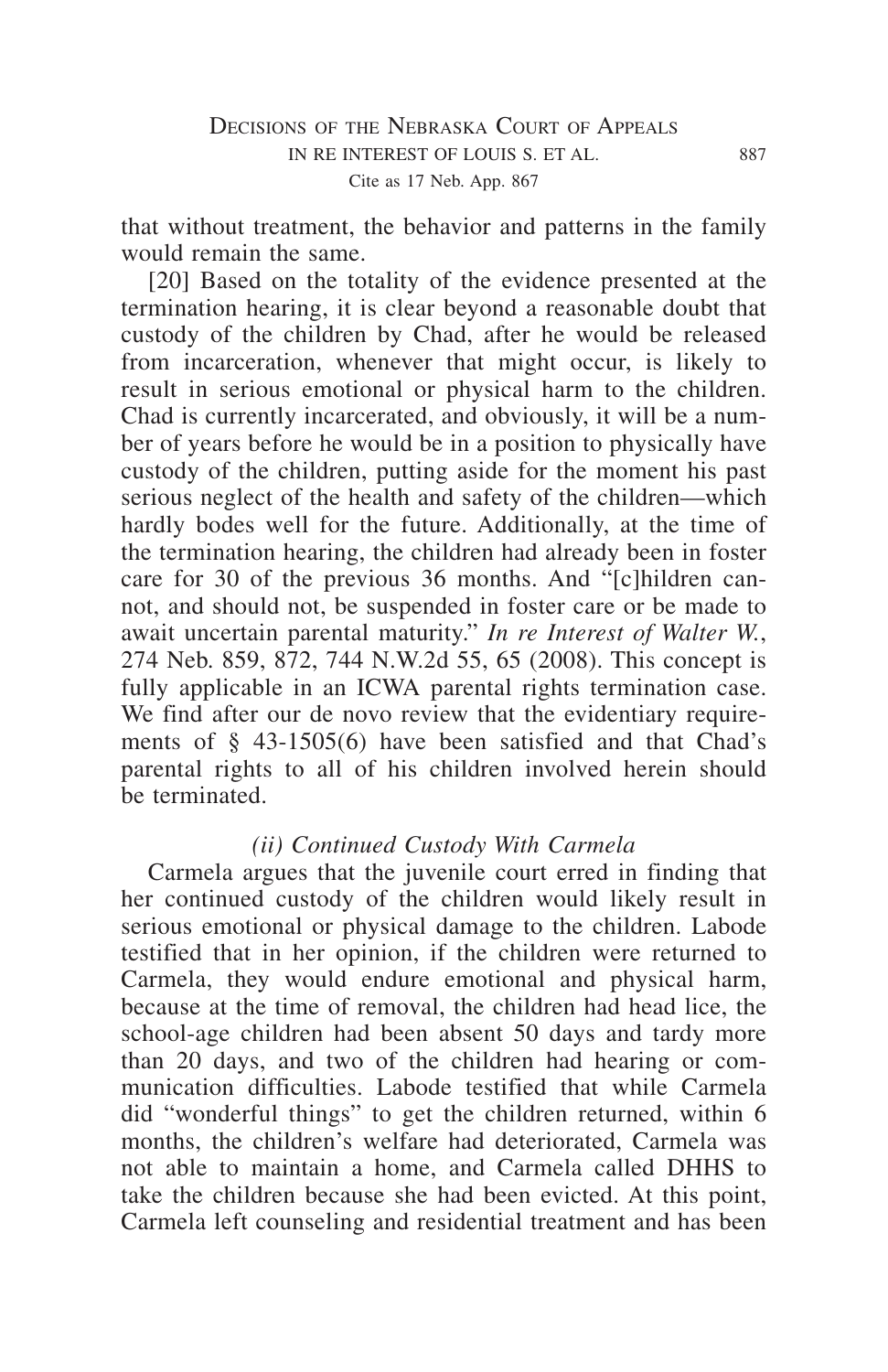unable to keep a job; and Carmela has been inconsistent with her visitation.

Jennifer Lindner, a licensed psychologist, testified that she was Carmela's therapist from October 2006 until July 2007, when Lindner went on maternity leave. Lindner also tried to contact Carmela in October 2007, when Lindner returned to work, but was unsuccessful. Carmela contacted Lindner again in January 2008 to resume services, but Lindner needed payment approval from DHHS. Lindner testified that she has had no contact with Carmela since January 2008. Lindner testified that while seeing Carmela from October 2006 until July 2007, she wanted to meet with Carmela weekly. However, Carmela was inconsistent in meeting with Lindner and missed a total of 14 appointments. Lindner was able to meet with Carmela 17 times. Lindner testified that Carmela would make progress, but then she would miss appointments and come back with new issues or Carmela's symptoms would worsen. Lindner testified that she was not sure Carmela would make enough progress to function effectively as a parent, be able to address her mental health symptoms, or be able to function in regular society.

Eva Abrams, a supervisor at Owens and Associates, testified that Owens and Associates provided Carmela with visitation and family support services. Abrams testified that Carmela was inconsistent with her participation with Owens and Associates and that in August 2007, Owens and Associates discharged Carmela for lack of participation. Between May and August 2007, there were 19 scheduled family support sessions, but Carmela attended only 5. Abrams testified that Owens and Associates received a new referral for Carmela on July 23, 2008, and supervised visits were scheduled but never took place—Carmela was again discharged on September 6 for not contacting Owens and Associates for 30 days.

Tayla Dickey, a child and family services supervisor for DHHS, testified that prior to being a supervisor, she was a protection and safety worker working specifically with STAR Court. Dickey testified that STAR Court is a voluntary program and has three phases. During phase one, participants go to court every week, attend Alcoholics Anonymous (AA) or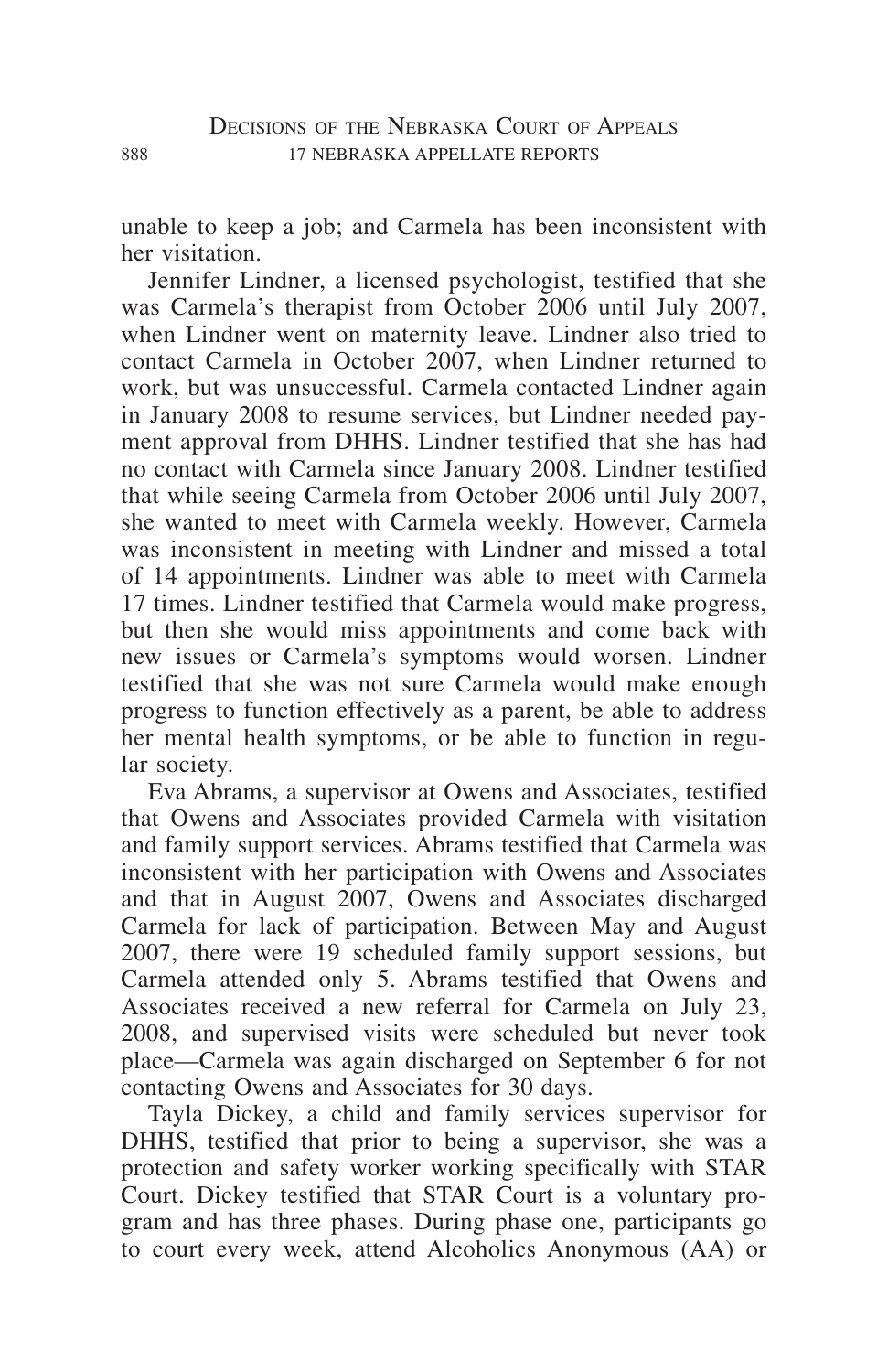Narcotics Anonymous (NA) meetings, begin treatment or get evaluations, submit to UA's three times per week, and follow other court orders. During phase two, participants go to court every other week, continue UA's, and work toward graduating from treatment. During phase three, which occurs after they have graduated from treatment, participants go to court once per month.

Dickey testified that Carmela started with STAR Court on September 4, 2007, and had to immediately do a UA because of an admitted methamphetamine relapse. Carmela was ordered to attend seven AA or NA meetings each week because she was unemployed at the time. Carmela was also ordered to have an updated chemical dependency evaluation. Dickey testified that Carmela participated with STAR Court for 3 weeks, at which time she was unsuccessfully discharged, because she left her treatment program against medical advisement; after leaving the treatment program, her whereabouts were unknown; she missed court on September 18; she did only the initial UA even though she was supposed to do three each week; and she did not provide proof of attending AA or NA meetings.

The children's foster mothers testified that Carmela would frequently miss visits and that the children would be upset and disappointed. The foster mothers stated that some of the children would cry and others could not understand why they could not see Carmela.

Curry, a DHHS supervisor for child abuse cases, testified that the children were returned to Carmela's care from the fall of 2006 until May 2007. In May 2007, the children were returned to foster care. After May 2007, Carmela was not consistent with visitations, and as a result, the visitations were reduced. Curry testified that Carmela had begun drug treatment programs on more than one occasion, but did not successfully complete such programs. Curry also testified that Carmela was not consistent with individual therapy, had avoided UA's, and had had "scattered" employment.

Based on the totality of the evidence presented at the termination hearing, it is clear beyond a reasonable doubt that continued custody of the children by Carmela is likely to result in serious emotional or physical harm to the children.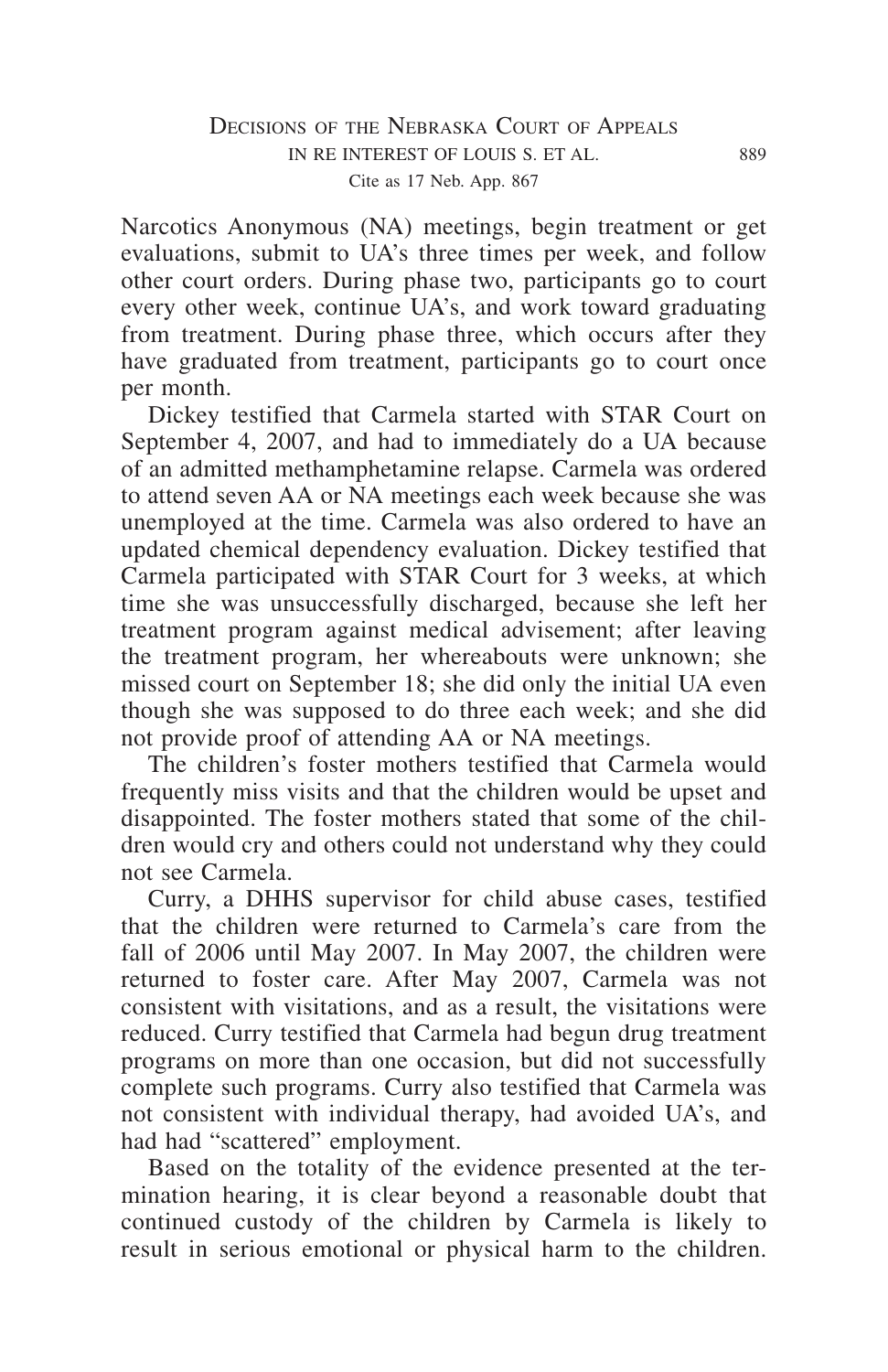The cycle of starting and failing therapeutic programs, or withdrawal from such, plus the absence of the required UA's make it apparent either that Carmela has chosen methamphetamines over her children or that her addiction makes it impossible for her to choose her children rather than drugs. At the time of the termination hearing, the children had already been in foster care for 30 of the previous 36 months, and as we said with reference to Chad, we cannot suspend these children indefinitely in foster care while Carmela tries to gain what is obviously very uncertain parental maturity, abilities, and commitment. See *In re Interest of Walter W.*, 274 Neb. 859, 744 N.W.2d 55 (2008).

# 3. Best Interests

The evidence is clear that it is in the best interests of the children that both Chad's and Carmela's parental rights be terminated. Chad is incarcerated, and will be incarcerated for quite some time, on drug- and weapons-related convictions, and he has had little contact with the children since his incarceration. And Carmela, after initially getting her children back, has relapsed with drug use. She has failed to complete therapy or treatment programs, has avoided UA's, and has not been consistent in visiting her children. Labode and Curry both testified that it would be in the children's best interests that parental rights be terminated. We agree. At the time of the termination hearing, the children had already been in foster care for  $2\frac{1}{2}$  of the previous 3 years. And as we have said previously in this opinion, "[c]hildren cannot, and should not, be suspended in foster care or be made to await uncertain parental maturity." *In re Interest of Walter W.*, 274 Neb. at 872, 744 N.W.2d at 65. These children need a safe, permanent home, and unfortunately, Chad and Carmela cannot provide them with such.

# V. SUMMARY AND CONCLUSION

Chad does not appeal the § 43-292 statutory grounds for termination of parental rights, or that such termination was in the children's best interests. His grounds for appeal lie strictly with the additional requirements of the ICWA—active efforts and proof of serious emotional or physical harm. As